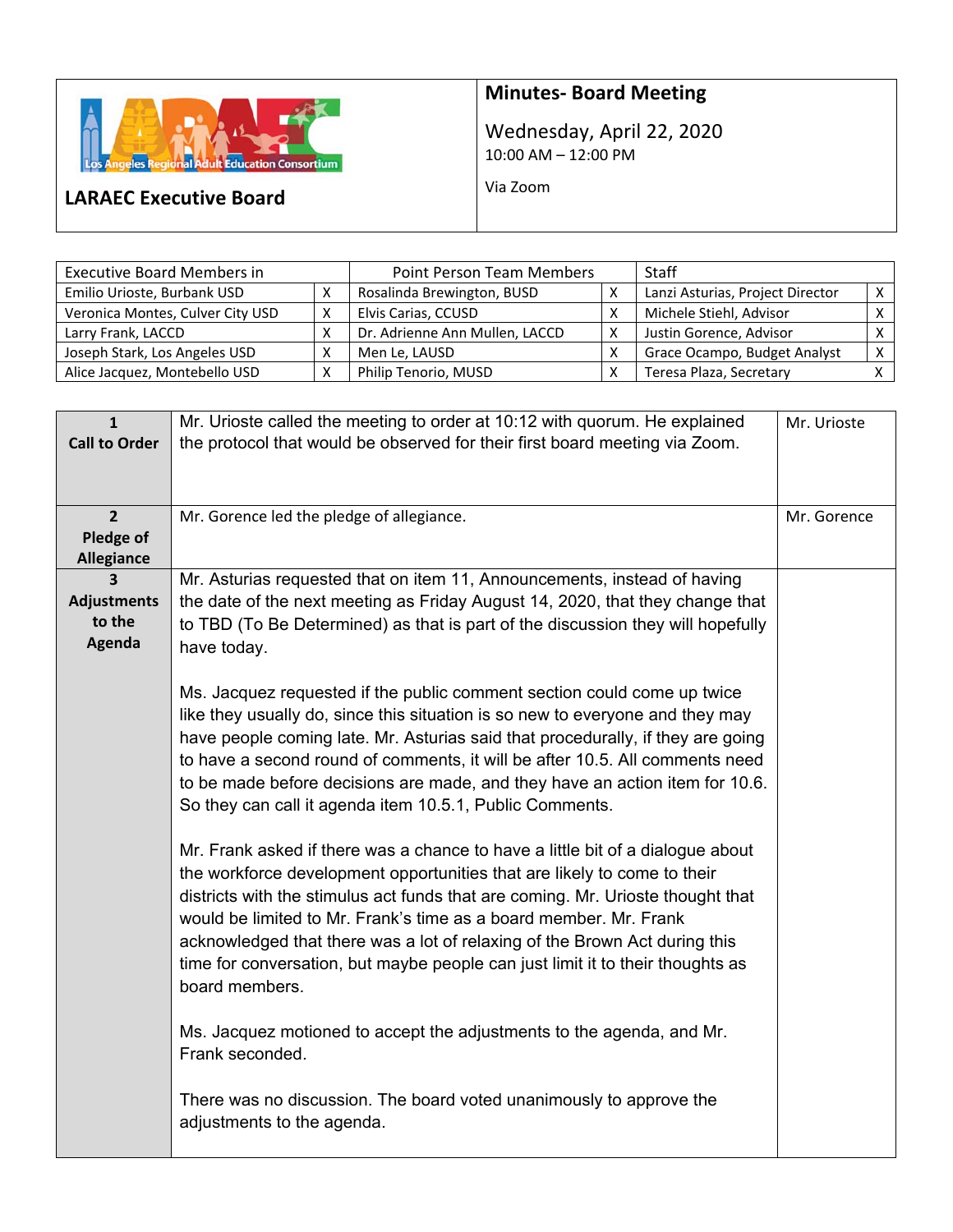| $\overline{\mathbf{4}}$ | Ms. Montes moved to adopt the agenda as adjusted. Mr. Frank seconded.                                                         |               |  |  |  |  |  |
|-------------------------|-------------------------------------------------------------------------------------------------------------------------------|---------------|--|--|--|--|--|
| <b>Approval of</b>      |                                                                                                                               |               |  |  |  |  |  |
| the agenda              | There was no discussion. The board voted unanimously to approve the                                                           |               |  |  |  |  |  |
|                         | agenda as adjusted.                                                                                                           |               |  |  |  |  |  |
|                         |                                                                                                                               |               |  |  |  |  |  |
| 5                       | Mr. Frank suggested they have an item to talk about the workforce                                                             |               |  |  |  |  |  |
| <b>Items for</b>        | development opportunities that our districts could be working on, and even                                                    |               |  |  |  |  |  |
| <b>Future</b>           | working on in partnership related to the stimulus funds that are coming.                                                      |               |  |  |  |  |  |
| <b>Agendas</b>          |                                                                                                                               |               |  |  |  |  |  |
|                         | Ms. Jacquez asked in regards to the representative for Tops enterprise, if                                                    |               |  |  |  |  |  |
|                         | they were ever going to address that, and were they coming to speak to the                                                    |               |  |  |  |  |  |
|                         | board, and Lanzi confirmed that addressing that is part of the agenda today.                                                  |               |  |  |  |  |  |
|                         |                                                                                                                               |               |  |  |  |  |  |
|                         | Mr. Stark echoed what Mr. Frank mentioned, and said that there's a lot that                                                   |               |  |  |  |  |  |
|                         | the board should be talking about, but he thinks one issue that might be                                                      |               |  |  |  |  |  |
|                         | interesting to talk about is leveraging their might a bit around technology and                                               |               |  |  |  |  |  |
|                         | resources for adults with high barriers for further education and training,                                                   |               |  |  |  |  |  |
|                         | obviously a highly relevant topic given the students they serve. The need for                                                 |               |  |  |  |  |  |
|                         | tech hit their districts unexpectedly, so that might be something in terms of a                                               |               |  |  |  |  |  |
|                         | long-term ask, and devices for their students would be an area of interest.                                                   |               |  |  |  |  |  |
|                         |                                                                                                                               |               |  |  |  |  |  |
| 6                       | 6. a. Open Board Meeting: January 17, 2020                                                                                    |               |  |  |  |  |  |
| <b>Approval of</b>      |                                                                                                                               |               |  |  |  |  |  |
| the minutes             | Mr. Stark moved to approve the minutes from the January 17, 2020 board                                                        |               |  |  |  |  |  |
|                         | meeting, and Mr. Frank seconded.                                                                                              |               |  |  |  |  |  |
|                         |                                                                                                                               |               |  |  |  |  |  |
|                         | There was no discussion. The board voted unanimously to approve the                                                           |               |  |  |  |  |  |
|                         | minutes.                                                                                                                      |               |  |  |  |  |  |
|                         |                                                                                                                               |               |  |  |  |  |  |
| $\overline{7}$          | LAUSD Teacher Advisor Sofia Mayoral said that there were no public                                                            | Sofia Mayoral |  |  |  |  |  |
| <b>Public</b>           | comment cards.                                                                                                                |               |  |  |  |  |  |
| <b>Comment</b>          |                                                                                                                               |               |  |  |  |  |  |
| 8                       | <b>LAUSD:</b>                                                                                                                 | Mr. Stark     |  |  |  |  |  |
| <b>Board</b>            |                                                                                                                               |               |  |  |  |  |  |
| <b>Member</b>           | a. Mr. Stark reported that LAUSD has been working hard on their<br>continuity of learning plan. In terms of academic and ESL, |               |  |  |  |  |  |
| <b>Reports</b>          | they were already far along with the setup as far as distance                                                                 |               |  |  |  |  |  |
|                         | learning.                                                                                                                     |               |  |  |  |  |  |
|                         | b. CTE is his biggest concern because they are very hands-on                                                                  |               |  |  |  |  |  |
|                         | classes, so the challenge is how you do that in a viable way                                                                  |               |  |  |  |  |  |
|                         | online. He said their instructors have really stepped up, so                                                                  |               |  |  |  |  |  |
|                         | LAUSD is letting them lead the way as far as what they need                                                                   |               |  |  |  |  |  |
|                         | for their programs, and he has been in awe of some of the                                                                     |               |  |  |  |  |  |
|                         | innovation out there.                                                                                                         |               |  |  |  |  |  |
|                         | c. He also wanted to echo the thoughts about discussing career<br>tech training and workforce development. But he is really   |               |  |  |  |  |  |
|                         | happy with the team for doing a lot of heavy lifting with                                                                     |               |  |  |  |  |  |
|                         | virtually no lead time. He thinks they should advocate going                                                                  |               |  |  |  |  |  |
|                         | forward for technology and for their students in that                                                                         |               |  |  |  |  |  |
|                         | technology divide. Without a device and a decent internet                                                                     |               |  |  |  |  |  |
|                         | connection, you're an outcast essentially, so LAUSD is                                                                        |               |  |  |  |  |  |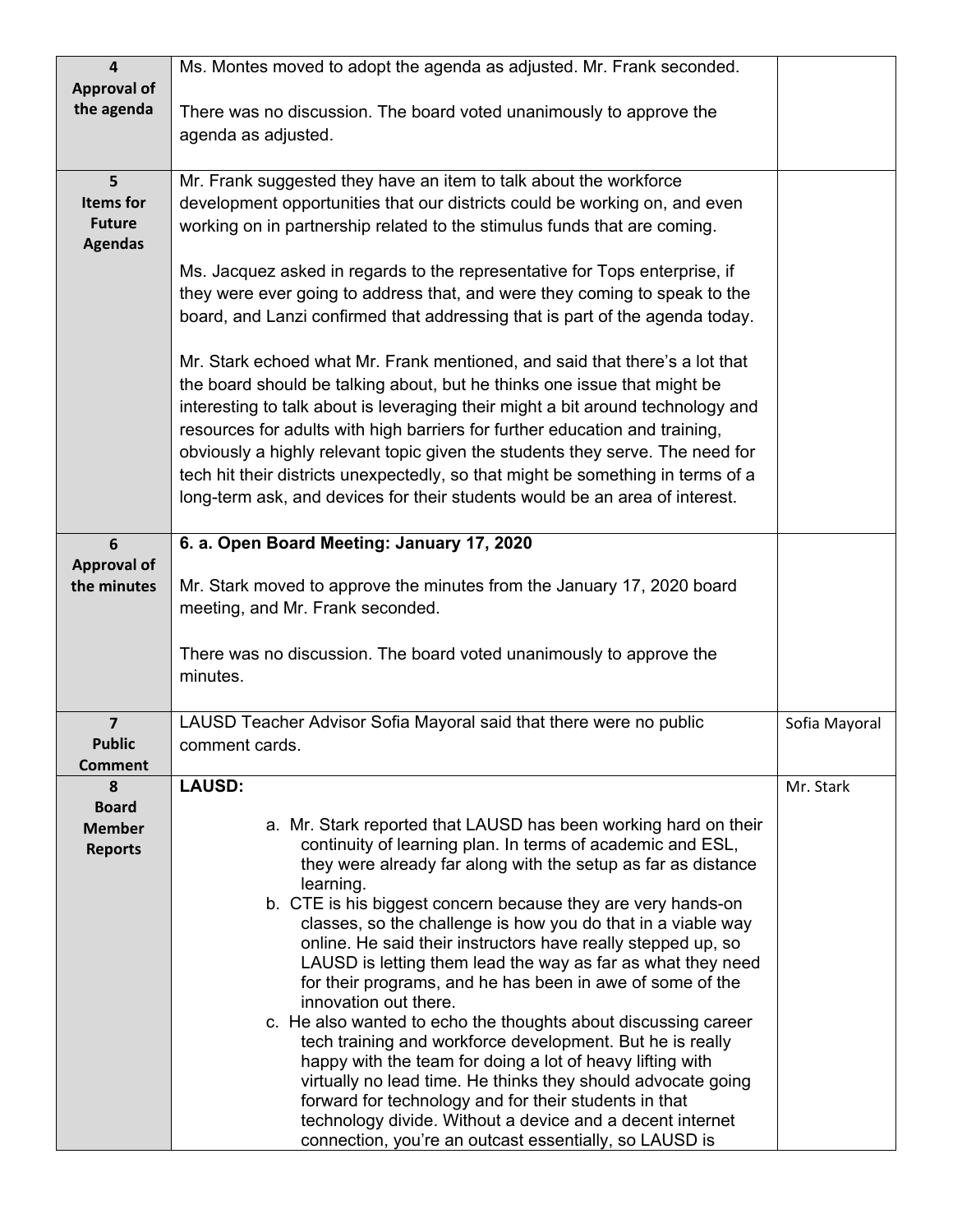|               | looking to take advantage of opportunities that are evolving                                                                                                                                                                                                                                                                                                                                                                                                                                                                                                                                                                                                                                                                                                                                                                                                                                                                                                                                                                                                                                                                                                                                                                                                                                                                                 |             |
|---------------|----------------------------------------------------------------------------------------------------------------------------------------------------------------------------------------------------------------------------------------------------------------------------------------------------------------------------------------------------------------------------------------------------------------------------------------------------------------------------------------------------------------------------------------------------------------------------------------------------------------------------------------------------------------------------------------------------------------------------------------------------------------------------------------------------------------------------------------------------------------------------------------------------------------------------------------------------------------------------------------------------------------------------------------------------------------------------------------------------------------------------------------------------------------------------------------------------------------------------------------------------------------------------------------------------------------------------------------------|-------------|
| <b>BUSD:</b>  |                                                                                                                                                                                                                                                                                                                                                                                                                                                                                                                                                                                                                                                                                                                                                                                                                                                                                                                                                                                                                                                                                                                                                                                                                                                                                                                                              | Mr. Urioste |
|               | by the minute.<br>a. Mr. Urioste expressed how thankful he was to BUSD staff,<br>teachers, counselors, office staff, support staff. In very quick<br>time, they came together and had to absorb a lot. Frankly,<br>there was the issue of how can BUSD maintain operations as<br>a school virtually, and how do they work from their homes.<br>Coming together and being able to deal with those things is<br>huge. He looks at some of the larger members of LARAEC,<br>and can't even fathom how they do it. He added that they<br>could not have done this without the support of OTAN and<br>CASAS; they provided them with excellent training and<br>webinars. The information gleaned from there was awesome,<br>because they have a lot of information that's important to the<br>daily operations they have.<br>b. He agrees with Mr. Stark that a major challenge is getting<br>devices and hotspots out to students who don't have access<br>to the technology, and even being able to communicate that<br>to them has been a challenge. Fortunately, BUSD has<br>invested in technology such as laptops and ipads; but rolling<br>those out has been another critical piece of the puzzle. What<br>he can say is they are running their ESL classes. He met with<br>their teachers, and they are energetic and enthusiastic about |             |
|               | the task; there are some that are doing incredibly innovative<br>things with technology, and there are some that need a little<br>hand-holding with technology, and that's okay.<br>c. They have also had their CTE people stepping up and<br>innovating. Certain CTE programs that they have not been<br>able to run, like their CNA program. Students have already<br>done the application and virtual classes for the theory; now<br>they need the clinical, and that's not available to them. And<br>so in times of crisis, not just the individual districts but the<br>state needs to be able to address these issues. The other<br>piece which has been tough has been the professional<br>development and making sure that they get that out to<br>people, letting them know what the options are. Zoom is an<br>option, but then there were security issues with Zoom that<br>people are worried about, so they need to be able to<br>recommend alternatives. BUSD has truly supported its adult<br>ed teachers and included them in professional development,<br>so the umbrella of their districts has truly come together.<br>What he can say is in the midst of this difficult moment, very<br>positive things and new ideas have come about.                                                                                   |             |
| <b>LACCD:</b> | a. Mr. Frank said that LACCD was in the same boat as                                                                                                                                                                                                                                                                                                                                                                                                                                                                                                                                                                                                                                                                                                                                                                                                                                                                                                                                                                                                                                                                                                                                                                                                                                                                                         |             |
|               | everybody, and it's been a hurricane; they are lucky to be<br>working, but he said that it feels like they're working harder<br>now, but for some reason they don't feel as productive. As a<br>district, they set themselves to shut down on March 16th, and<br>then the stay at home order hit, so they realized they needed<br>to not only bring classes online, but bring operations online.                                                                                                                                                                                                                                                                                                                                                                                                                                                                                                                                                                                                                                                                                                                                                                                                                                                                                                                                             |             |
|               |                                                                                                                                                                                                                                                                                                                                                                                                                                                                                                                                                                                                                                                                                                                                                                                                                                                                                                                                                                                                                                                                                                                                                                                                                                                                                                                                              |             |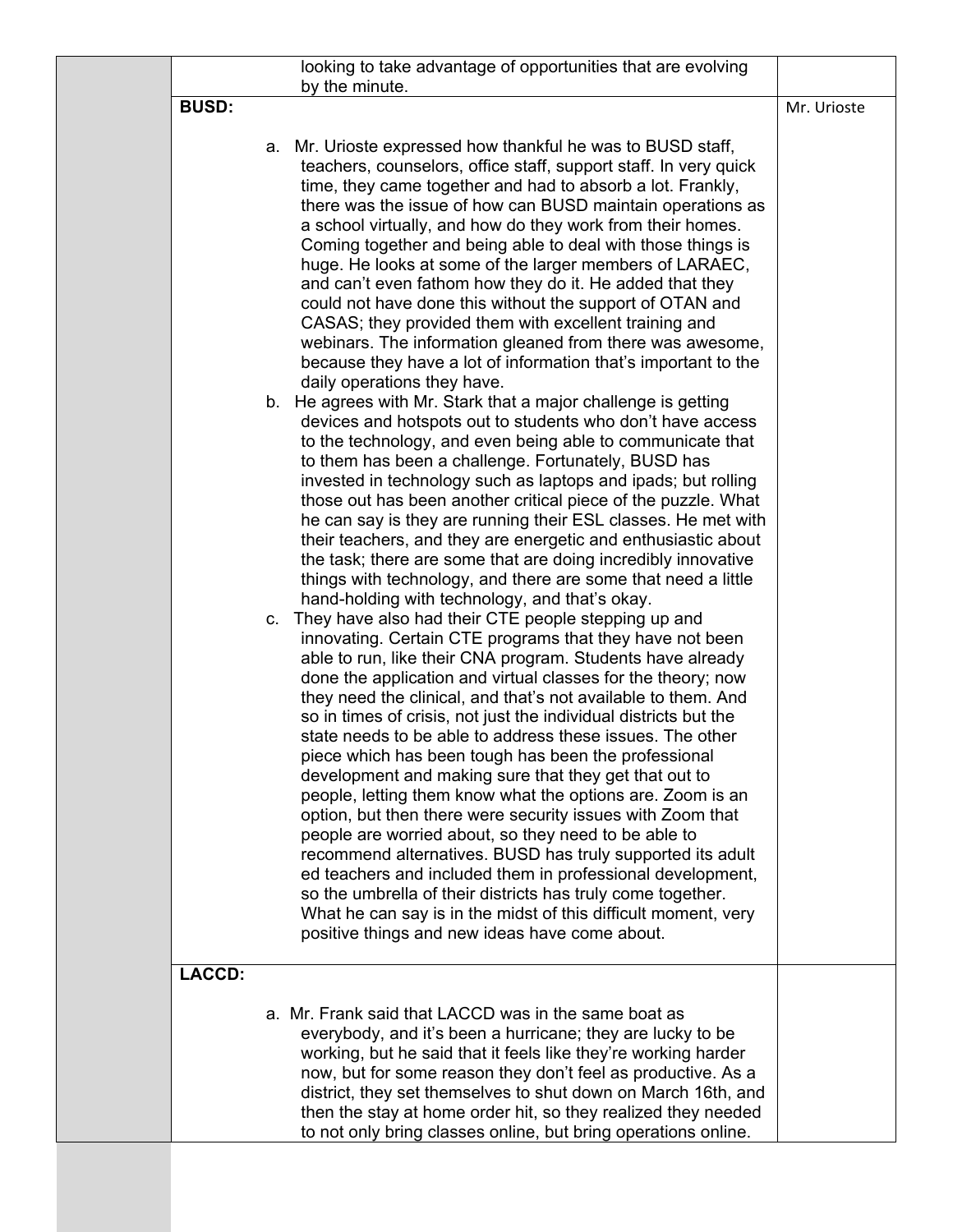They prepped faculty for a week, then spent the next week putting operations online, then classes started on March 30th.

- b. Echoing Mr. Stark, LACCD never could have gotten their faculty to do online classes unless this pandemic had come about. They have superstars and star faculty, but also have a lot of hard-to-convert classes, particularly clinical classes involving nursing and health. The digital divide was huge: their recent survey shows that about 22% of their students overall are trying to log in just on their cell phones.
- c. LACCD has gotten about 9,000 chromebooks out to students and have applications in for 5,000 more. Mr. Frank then listed some of the software that LACCD has been using to work with their students and manage classes digitally. They are also glad they have gotten their IT department to adopt a short-term application form.
- d. About the governor's budget, they don't know what it's going to mean as a district. LACCD staff are getting the 5, 10, 15% cut scenarios ready, and it won't be until August until they have a clear sense of what it's going to be. But there's a couple of questions that come to mind: number one, how do they keep people engaged? Tons of people are dropping because of job loss, family responsibilities, etc. They are trying to bring in some augmented VR technology for some of the hands-on classes.
- e. He added that a Harvard report recently said that they may be able to come back in some capacity in June. Multiple spikes will be coming in multiple periods by geography until a vaccine is found, which could affect all districts even after opening back up.
- f. LACCD is working really hard on what's happening at the national level with Stimulus 4, how they get the WIOA dollars in, and Mr. Frank thinks those opportunities will be available for all the districts. He added that whole sectors in the workforce are devastated, but not everyone is coming back; there is currently a big battle in City Council today as to how coming back to work will function. But they can all talk for an hour about what this experience has been like, where the lessons and opportunities are, and kudos to everybody for holding it together emotionally, and their students for holding it together on every front.

#### **(Following Mr. Urioste's report, Mr. Frank added:)**

First of all, he does not know if LARAEC office provided the transitions to everyone or just to the board members, and Ms. Stiehl said that the LACCD is included in those now in the document.

Mr. Frank said that the issues in California now are when and how they will reopen. The governor is reporting today on the 6 preconditions for reopening, and one of them that affects LARAEC is social distancing, and the issue is how they can do that in school. Also, apparently all of the districts have received CARES Act dollars, and 50% was supposed to go to students directly somehow. Yesterday, Betsy Devos said that it is not allowed to go to anyone but citizens and naturalized residents, so LARAEC's DACA students aren't allowed to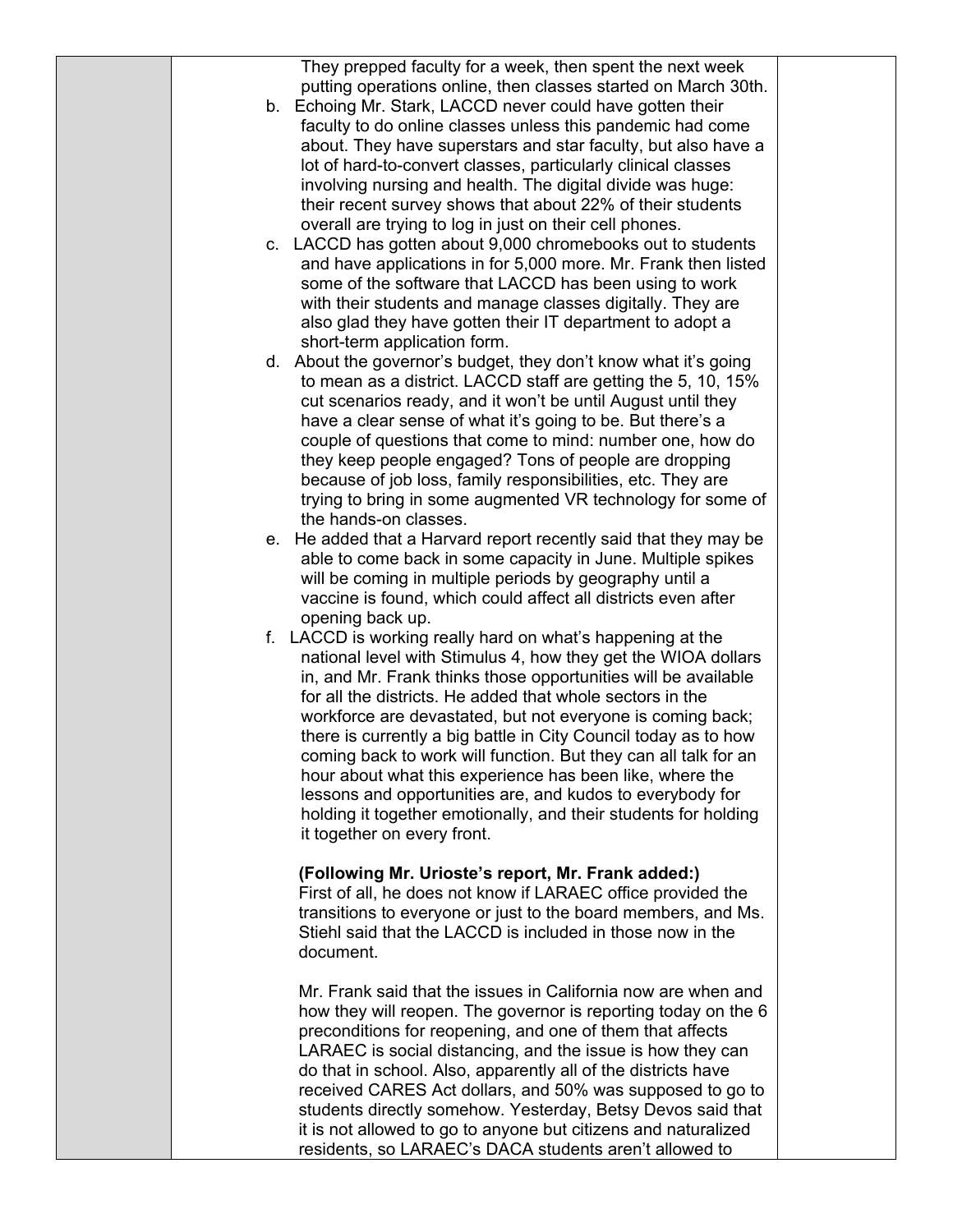|                                |               | receive any, and he wanted to lay out that additional<br>complexity.                                                                                                                                                                                                                                                                                                                                                                                                                                                                                                                                                                                                                                                                                                                                                                                                                                                                                                                                                                                                                                                                                                                                                           |             |
|--------------------------------|---------------|--------------------------------------------------------------------------------------------------------------------------------------------------------------------------------------------------------------------------------------------------------------------------------------------------------------------------------------------------------------------------------------------------------------------------------------------------------------------------------------------------------------------------------------------------------------------------------------------------------------------------------------------------------------------------------------------------------------------------------------------------------------------------------------------------------------------------------------------------------------------------------------------------------------------------------------------------------------------------------------------------------------------------------------------------------------------------------------------------------------------------------------------------------------------------------------------------------------------------------|-------------|
|                                | <b>MUSD:</b>  |                                                                                                                                                                                                                                                                                                                                                                                                                                                                                                                                                                                                                                                                                                                                                                                                                                                                                                                                                                                                                                                                                                                                                                                                                                | Ms. Jacquez |
|                                |               | a. Ms. Jacquez said that one of the things she noticed is, she<br>thinks they are like first responders in education, in that they<br>are just doing the job they are supposed to be doing, even in<br>a crisis. The district expects it, the parents demand it, and the<br>students deserve it, so she just wanted to give a shout out to<br>everybody. Another thing is, as far as MCAS is doing, they<br>have been meeting with instructors on a weekly basis, plus<br>meeting with the classified staff, checking in on their<br>emotional state. A lot of the classified staff are going stir<br>crazy at home too, so they're offering to support MUSD any<br>way they can. MUSD has updated their website, and they are<br>moving forward with online registration. They are still working<br>with ASAP, although they are looking to work with another<br>online provider. Other that, they are facing similar problems<br>of technology and hands-on learning as other districts.                                                                                                                                                                                                                                     |             |
|                                | <b>CCUSD:</b> |                                                                                                                                                                                                                                                                                                                                                                                                                                                                                                                                                                                                                                                                                                                                                                                                                                                                                                                                                                                                                                                                                                                                                                                                                                | Ms Montes   |
|                                |               | Ms. Montes said that CCUSD is just adjusting, and she knows<br>а.<br>Ruth Morris is going to speak about the transition. Their<br>district is trying to figure out how they can make it work for all<br>of their students. At the adult school, the teachers have been<br>working hard to create learning opportunities for students and<br>support, and the district is providing support for all their staff.<br>She also can't wait to actually see people face to face when<br>this is over and sit down and eat in a restaurant.                                                                                                                                                                                                                                                                                                                                                                                                                                                                                                                                                                                                                                                                                          |             |
| 9                              |               | 9.1 Annual Plan Update                                                                                                                                                                                                                                                                                                                                                                                                                                                                                                                                                                                                                                                                                                                                                                                                                                                                                                                                                                                                                                                                                                                                                                                                         | Ms. Stiehl  |
| <b>Reports to</b><br>the Board |               | a. Ms. Stiehl referred board members and online stakeholders to<br>the copy of LARAEC's annual plan update in their packets.<br>She explained that since they went through it at their January<br>meeting, they had a large Action Planning Team meeting in<br>February, and other groups have worked on projects. With<br>regards to the annual plan, their focus has shifted because of<br>everything that's happened. Looking at the stuff that's on the<br>annual plan for the LARAEC office to do, there's things they<br>see as super important to get going right now like developing<br>the website and pushing content onto it. One of the items on<br>their list was putting together a universal professional<br>development website, and there's so much PD happening right<br>now they want to work on that right away.<br><b>b.</b> Mr. Gorence added that they thought it might be appropriate to<br>do the APT update here, and directed the board to their<br>packets. The update is meant to give the board and<br>stakeholders a sense of what's happening with the APT since<br>January.<br>i. February 7th they had an APT meeting face to face<br>with a chance to sit down, take a look at action items | Mr. Gorence |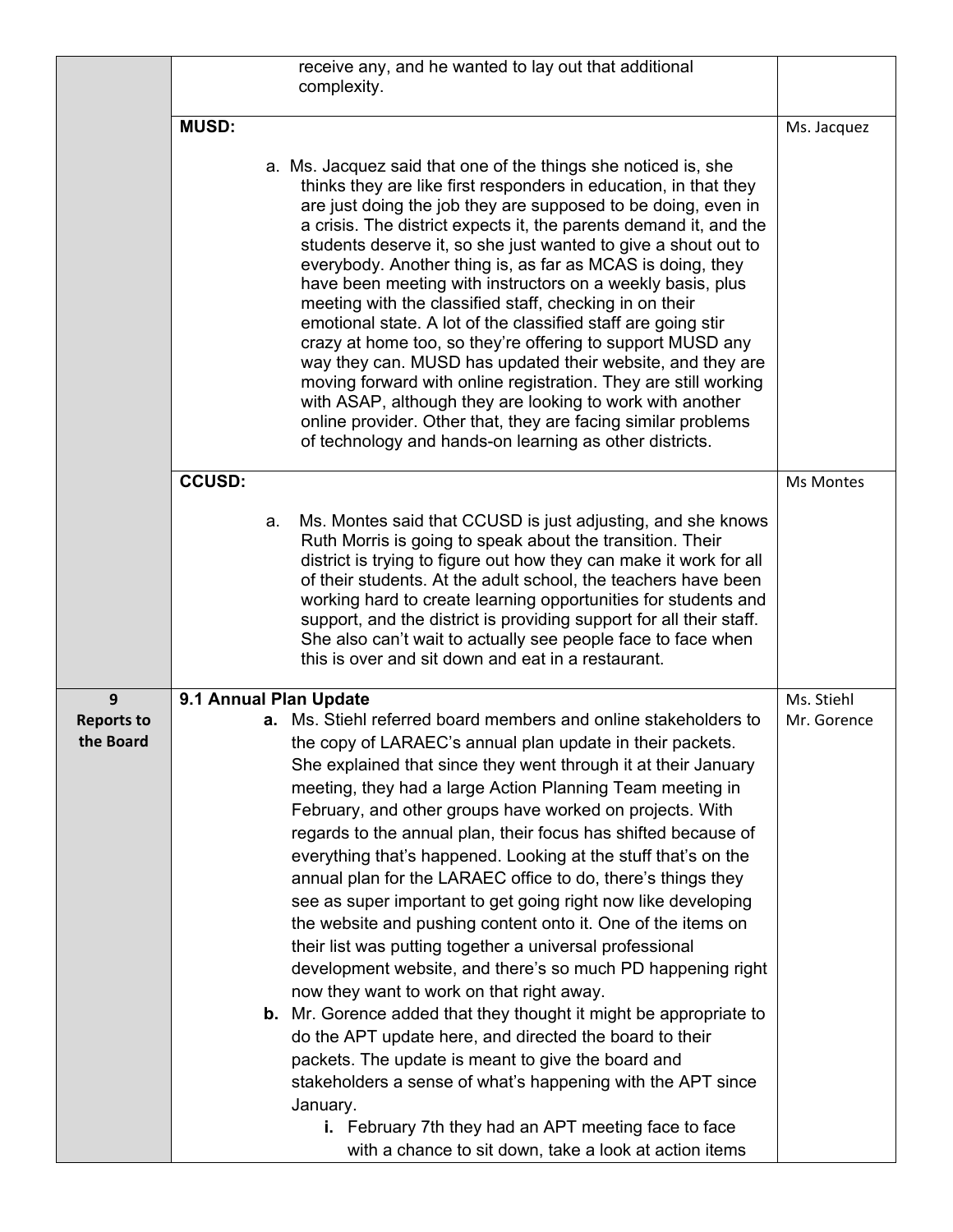| developed at the November meeting and give them a<br>chance to continue to work on those items to push<br>them forward. The LARAEC office had offered the<br>option to get together for a supplemental meeting in<br>March, and a number of teams wanted to take<br>advantage of that.<br>ii. The Adults with Disabilities team managed to get<br>together March 6th, but other teams weren't able to<br>meet because of pandemic concerns. The items of<br>note on the report to the board will just give you a<br>sense for what each APT was working on when they<br>had to discontinue those meetings. Aso, most of the<br>teams have developed an electronic platform to<br>communicate and share information, but this<br>information is only current as of the 2nd week of March<br>when they suspended activities. |            |
|----------------------------------------------------------------------------------------------------------------------------------------------------------------------------------------------------------------------------------------------------------------------------------------------------------------------------------------------------------------------------------------------------------------------------------------------------------------------------------------------------------------------------------------------------------------------------------------------------------------------------------------------------------------------------------------------------------------------------------------------------------------------------------------------------------------------------|------------|
| 9.1.1 New Annual Plan (FY 2020-2021)                                                                                                                                                                                                                                                                                                                                                                                                                                                                                                                                                                                                                                                                                                                                                                                       |            |
| a. Mr. Asturias explained that in spite of current circumstances,<br>the CAEP office is holding LARAEC to most of the deadlines<br>that they had already set up from the previous year, and so the<br>new yearly plan is due on August 15th. It should include some<br>of the current distance and online learning efforts that most<br>districts are engaged in currently.<br>b. It is his understanding that as soon as the CFAD is completed,<br>the 1-year plan template will be available for consortia. It will<br>be similar to last year's if not the same. Given current<br>circumstances, they should follow the same procedure as last<br>year to gain input and finalize the report on the new annual<br>plan.                                                                                                 |            |
| 9.2 Budget Reports and Updates                                                                                                                                                                                                                                                                                                                                                                                                                                                                                                                                                                                                                                                                                                                                                                                             | Ms. Ocampo |
|                                                                                                                                                                                                                                                                                                                                                                                                                                                                                                                                                                                                                                                                                                                                                                                                                            |            |
| Ms. Ocampo presented the upcoming due dates related to CAEP. On May<br>2nd, the fiscal year 2021 CFAD certification is due. On June 1st, the Q3<br>progress and expense report is due in NOVA. June 16th will be the deadline<br>to turn in CBO certified reports to LARAEC.                                                                                                                                                                                                                                                                                                                                                                                                                                                                                                                                               |            |
| 9.2.1 FY 2019□2020 Q2 Progress and Expense Report<br>a. Ms. Ocampo said that last month they completed the<br>submission of their Q2 Progress and Expense report and<br>closeout report. The P and E report had a budget revision. She<br>then introduced a summary of the Q2 report, and added that<br>LARAEC has met the 30% target for Q2, but there are 3<br>districts that did not meet this target and their corrective action<br>plan is indicated in this slide. These districts are expected to<br>meet their targets in Q3.<br><b>b.</b> She added that all districts have indicated that their expenses                                                                                                                                                                                                         |            |
| are aligned with the regional comprehensive plan.                                                                                                                                                                                                                                                                                                                                                                                                                                                                                                                                                                                                                                                                                                                                                                          |            |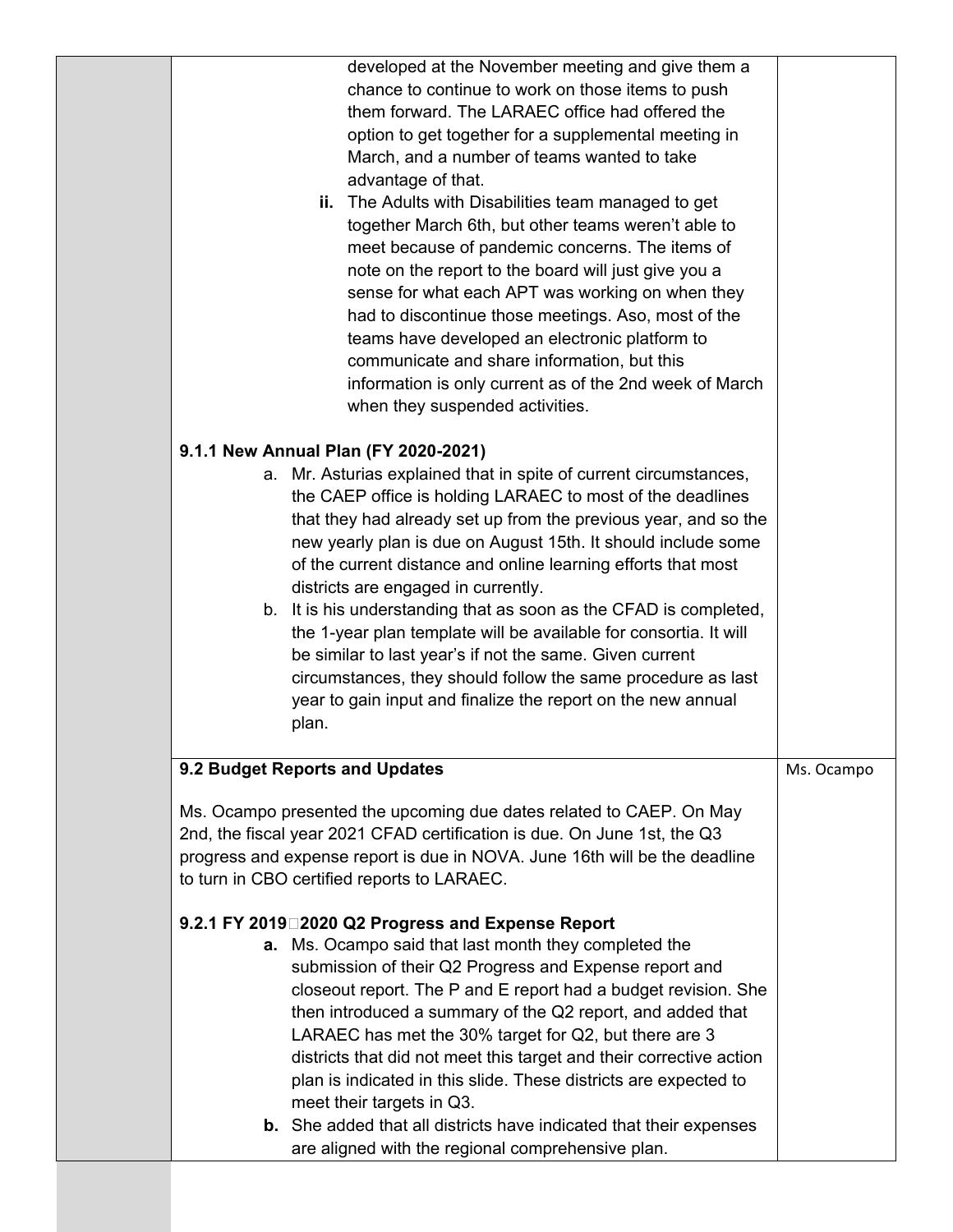|                      | 9.2.2 FY 2017-2018 Closeout Report                                |             |
|----------------------|-------------------------------------------------------------------|-------------|
|                      | a. Along with the Q2 report, LARAEC completed the closeout        |             |
|                      | report for the FY2018 allocations. All member districts have      |             |
|                      | certified that all funds for the FY have been spent and they are  |             |
|                      | not returning funds to the state.                                 |             |
|                      |                                                                   |             |
| 9.2.3 Capital Outlay |                                                                   |             |
|                      | a. Ms. Ocampo introduced summaries of their capital outlay        |             |
|                      | approvals, budgets, and expenditures. In FY2019, the board        |             |
|                      | had approved about 2.6 million in capital outlay projects. As of  |             |
|                      | the end of FY2019 in Q4, the budget they reported to the state    |             |
|                      | is about 3.15 million.                                            |             |
|                      | b. She then showed a summary of the FY2020 capital outlay         |             |
|                      | budget, adding that the board had approved about 10 million in    |             |
|                      | capital outlay expenditures. If they add the carryover of about   |             |
|                      | 2.3 million from prior year, this would bring the projected       |             |
|                      | capital outlay budget to 12.3 million.                            |             |
|                      | c. She explained the summary of their capital outlay budget as of |             |
|                      | Q2 reporting. They reported about 11.11 million in capital        |             |
|                      | outlay and have spent about 1.2 million. Their balance is about   |             |
|                      | 9.9 million.                                                      |             |
|                      | 9.3 LARAEC Conference Report                                      | Mr. Gorence |
|                      |                                                                   |             |
|                      | a. Mr. Gorence explained that typically the annual LARAEC         |             |
|                      | conference is held the second saturday of March, but Covid-19     |             |
|                      | forced cancellation. Because of the timing of cancellation,       |             |
|                      | there were a number of outstanding contracts with vendors.        |             |
|                      | Typically the vendors wanted to work with LARAEC, but the         |             |
|                      | arrangement was if LARAEC were to hold its conference at its      |             |
|                      | normal time, they would forgo the cancellation fee, but typically |             |
|                      | if you look at the vendors here on the report to the board, most  |             |
|                      | of them were willing to work with LARAEC and waive the            |             |
|                      | cancellation fee. Because they talked to them about the           |             |
|                      | likelihood of the conference being at its normal time next year,  |             |
|                      | it would make sense to schedule their next conference at its      |             |
|                      | normal time and location. The board also might draw up            |             |
|                      | bylaws around force majeure decisions or act of god               |             |
|                      | situations; just might be what the board might want to            |             |
|                      | consider.                                                         |             |
|                      | i.<br>Mr. Urioste asked if there was money lost, and what         |             |
|                      | was the total. Mr. Gorence said that there was, and the           |             |
|                      | money was money laid out by the vendors that they'd               |             |
|                      | already spent. He said he would be happy to aggregate             |             |
|                      | those numbers and report on them.                                 |             |
|                      | Mr. Stark: added that it would be helpful to know what<br>ii.     |             |
|                      | money they are out, and what percentage of the                    |             |
|                      | remaining money for this year's conference they could             |             |
|                      |                                                                   |             |
|                      | repurpose.                                                        |             |
|                      | 9.4 Action Planning Teams (APT) Report                            |             |
| а.                   | Mr. Gorence said that as previously noted, the information that   |             |
|                      | is in the report, the board has already heard previously in the   |             |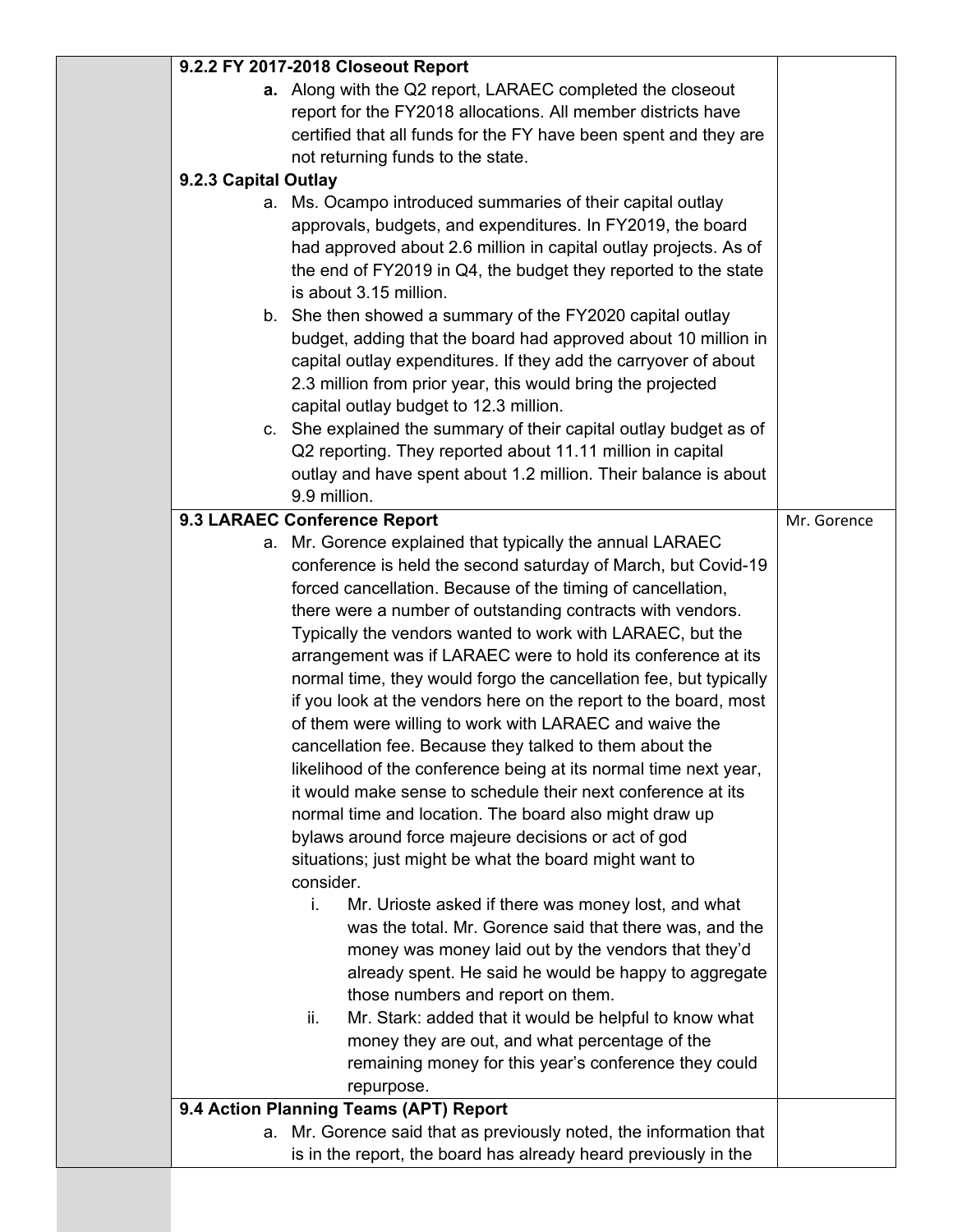|  |                                                               | agenda. As they are aware, the APT functions are suspended         |  |
|--|---------------------------------------------------------------|--------------------------------------------------------------------|--|
|  | pending the board's decision on the most judicious way        |                                                                    |  |
|  | forward.                                                      |                                                                    |  |
|  | b. Ms. Montes switched topics back to the LARAEC conference   |                                                                    |  |
|  |                                                               | reschedule memo that the board received, which lists all of the    |  |
|  |                                                               | costs if they wait to decide versus if they should go. She asked   |  |
|  | Mr. Stark if he was asking for a summary of that, adding that |                                                                    |  |
|  |                                                               | the board cannot make a decision on the matter today since it      |  |
|  | is not an action item.                                        |                                                                    |  |
|  | İ.                                                            | She asked if there is a timeline that the Sheraton is              |  |
|  |                                                               | asking that LARAEC reschedule so they do not have to               |  |
|  |                                                               | pay the \$40,000, and Mr. Gorence replied that their               |  |
|  |                                                               | was one, but he would have to check. Ms. Stiehl said               |  |
|  |                                                               | that she believed the deadline to reschedule was                   |  |
|  |                                                               | before the end of the year, since the Sheraton knows               |  |
|  |                                                               | that they have to figure it out and get board approval.            |  |
|  | ii.                                                           | Mr. Gorence added that the reason they are going back              |  |
|  |                                                               | and forth on the date is that it's been an evolution since         |  |
|  |                                                               | the cancellation. Ms. Stiehl clarified that originally it          |  |
|  |                                                               | was March, then the end of the school year, then the               |  |
|  |                                                               | end of 2020, and then they would only have to pay the              |  |
|  | \$8,000 for food out of pocket.                               |                                                                    |  |
|  | iii.                                                          | Ms. Montes clarified that this should be an action item            |  |
|  | for the next meeting.                                         |                                                                    |  |
|  | iv.                                                           | Mr. Stark said that the LARAEC office is making a                  |  |
|  |                                                               | recommendation for a day in March, and if that's the               |  |
|  |                                                               | decision point they are waiting on, under delegated                |  |
|  |                                                               | authority he doesn't see why they can't move on it.                |  |
|  | Mr. Urioste added that Mr. Stark had already<br>v.            |                                                                    |  |
|  |                                                               | mentioned and indicated that what the board would like             |  |
|  |                                                               | for the next meeting is to know exactly how much they              |  |
|  |                                                               | have lost in terms of any fees that they incurred, how             |  |
|  |                                                               | much of the conference funding they have leftover, and             |  |
|  |                                                               | how much they can repurpose for other needs. He                    |  |
|  |                                                               | directed Mr. Gorence and Ms. Stiehl to provide that for            |  |
|  |                                                               | their next meeting. Mr. Gorence asked for clarification            |  |
|  |                                                               | on what "repurpose for other needs" would mean, and                |  |
|  |                                                               | Mr. Urioste clarified that they wanted to know how                 |  |
|  |                                                               | much money that LARAEC didn't have for this year                   |  |
|  | because of the conference, and how they can                   |                                                                    |  |
|  | repurpose that for other needs out there.                     |                                                                    |  |
|  | vi.                                                           | Mr. Frank added that the work that went into it is                 |  |
|  |                                                               | phenomenal, and it looks like an exciting conference. If           |  |
|  |                                                               | there's a repurporse conversation, he suggested                    |  |
|  |                                                               | maybe LARAEC can help them to think centrally about                |  |
|  | some of that capacity.                                        |                                                                    |  |
|  |                                                               | c. Mr. Urioste then returned to the APT report, and asked if there |  |
|  | was something they should incorporate into their action       |                                                                    |  |
|  | planning teams given that they are in this very difficult     |                                                                    |  |
|  |                                                               |                                                                    |  |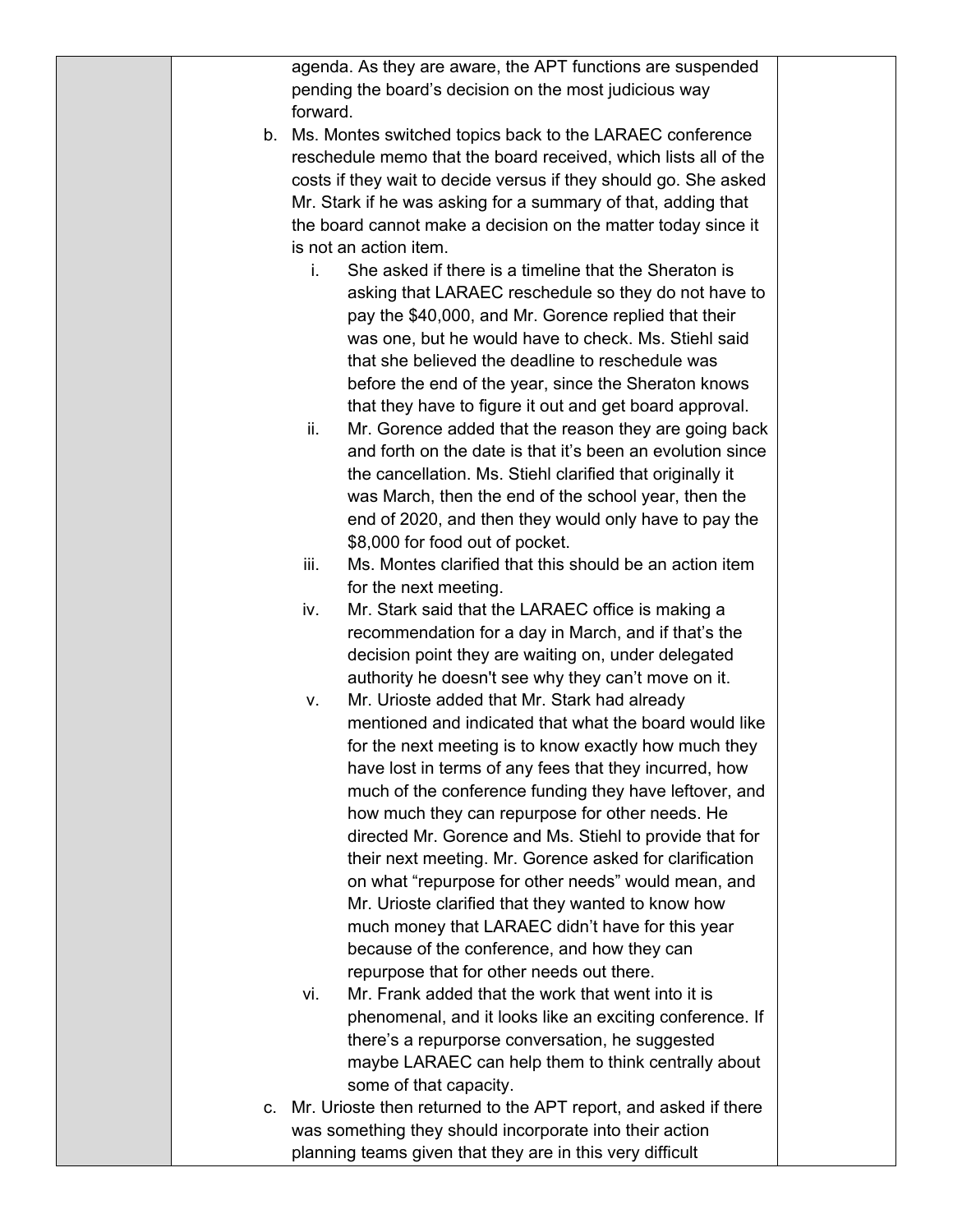|                                 | circumstance. For example, regarding technology, is there                                         |  |
|---------------------------------|---------------------------------------------------------------------------------------------------|--|
|                                 | something they should be refocusing on or revisiting in light of                                  |  |
|                                 | what they are experiencing? Mr. Gorence said that he thinks                                       |  |
|                                 | they need to take a look at how they can focus on technology,                                     |  |
|                                 | and maybe the Data & Accountability team can help with that,                                      |  |
|                                 | disseminating info across districts and sharing info with                                         |  |
|                                 | districts.                                                                                        |  |
|                                 | d. Mr. Urioste added that teachers really had a lot of work to do in                              |  |
|                                 | preparing materials, then delivering them to students. But                                        |  |
|                                 | really rethinking how they deliver instruction, is it something                                   |  |
|                                 | that's going to be discussed with these action planning teams?                                    |  |
|                                 | Because quite frankly they don't know if LARAEC is going to                                       |  |
|                                 | be in this same position come fall, or even winter if there's                                     |  |
|                                 | another round of social distancing. Mr. Gorence thought that                                      |  |
|                                 | the first step might be for the board to consider how the APTs                                    |  |
|                                 | can continue their work in some form or format, and then they                                     |  |
|                                 | can consider those important issues.                                                              |  |
|                                 | e. Ms. Montes noted that on the report, it says groups are in their                               |  |
|                                 | process as of mid-March. She asked to clarify if the LARAEC                                       |  |
|                                 | office was waiting for guidance from the board to determine<br>how to move forward with the APTs. |  |
| f.                              | Mr. Asturias interjected that basically what they are struggling                                  |  |
|                                 | with is the logistics of how to re-engage with the APTs. They                                     |  |
|                                 | know the environment is not as open, and is a little more                                         |  |
|                                 | restrictive in terms of whether they can engage individuals, or                                   |  |
|                                 | if the individuals will have time to participate in APT activities                                |  |
|                                 | All these logistics need to be worked out before they re-                                         |  |
|                                 | engage, and they want to be cognizant of changes in the                                           |  |
|                                 | playing field, and don't want to impose on teachers dealing                                       |  |
|                                 | with all of this. Also they don't want to go against new                                          |  |
|                                 | requirements that may be present in districts as a result of new                                  |  |
|                                 | circumstances.                                                                                    |  |
| q.                              | Ms. Montes noted that they don't have it as a discussion item,                                    |  |
|                                 | and are not proposing a meeting until August 14th, and asked                                      |  |
|                                 | if they are proposing that the APTs would not be meeting                                          |  |
|                                 | between now and then. Mr. Asturias clarified that that was one                                    |  |
|                                 | of the changes to the agenda that was introduced in terms of                                      |  |
|                                 | the next meeting date. It has been changed to TBD because of                                      |  |
|                                 | all of the additional assignments and seeking directions. When                                    |  |
|                                 | the meeting comes to the list of meetings they are proposing                                      |  |
|                                 | for next year they can address issues such as this.                                               |  |
|                                 | 9.5 Existing and New Approaches to Distance and Online Learning,                                  |  |
| <b>Including Best Practices</b> |                                                                                                   |  |
|                                 | a. Mr. Urioste clarified that this report is not a "gotcha"                                       |  |
|                                 | report, and neither it nor its accompanying spreadsheet                                           |  |
|                                 | were intended to be. He added that one of the things                                              |  |
|                                 | for him that was important in this particular phase is                                            |  |
|                                 | they will have to think on the fly and quickly assess                                             |  |
|                                 | resources such as personnel, equipment, technology.                                               |  |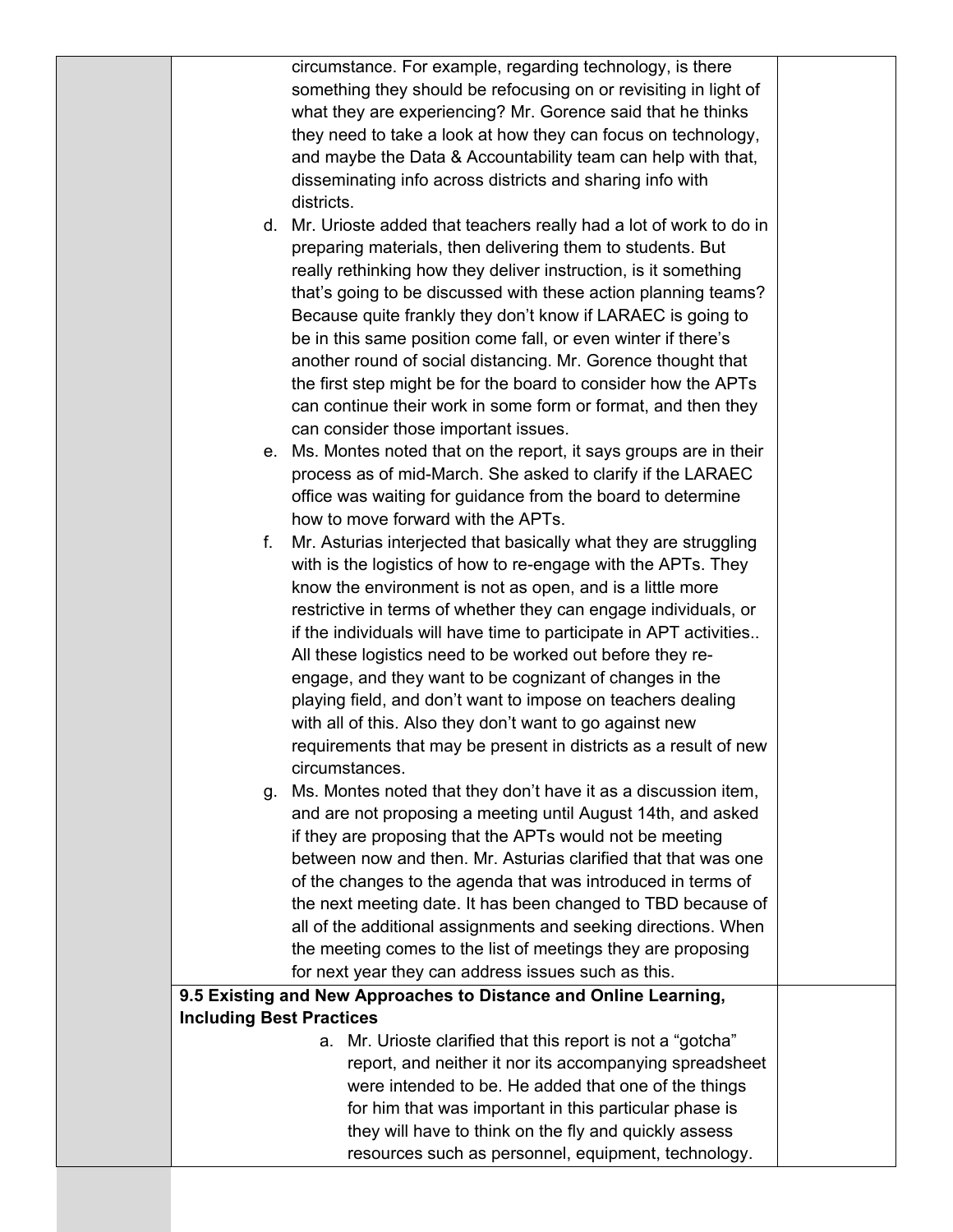|  |              | He wants to know as the largest consortium in the state    |  |
|--|--------------|------------------------------------------------------------|--|
|  |              | how all of its members are dealing with the situation.     |  |
|  |              | Because if LAUSD is doing something that's really          |  |
|  |              | working, he wants to know what it is so he can             |  |
|  |              | incorporate and utilize it for his students. If MUSD is    |  |
|  |              | doing something, he wants to know what it is. So he        |  |
|  |              | thought of this report as a way for them to see how it is  |  |
|  |              | that each of them are operating during this very special   |  |
|  | time period. |                                                            |  |
|  |              | b. Ms. Stiehl then displayed a spreadsheet that was not in |  |
|  |              | the board's packet, since it was submitted just            |  |
|  |              | yesterday. She explained that it was recommended by        |  |
|  |              | some of the board members that they talk about what        |  |
|  |              | everyone is doing in their districts. They had several     |  |
|  |              | staff and PPT meetings, thought about how districts are    |  |
|  |              | communicating with their students, what platforms          |  |
|  |              | they're using to communicate/provide resources, how        |  |
|  |              | districts are handling internet connections, what CTE      |  |
|  |              | programs LARAEC is still doing, how they are               |  |
|  |              | recording and tracking attendance remotely. What are       |  |
|  |              | points of pride in each district, etc.                     |  |
|  |              | c. Rosalinda Brewington from BUSD said that e-mail         |  |
|  |              | seems to be one of the ways her district is                |  |
|  |              | communicating. Blasts are being sent to students.          |  |
|  |              | Counselors return calls to interested students and         |  |
|  |              | contact those with courses in progress. CTE faculty        |  |
|  |              | communicates with students about new classes and           |  |
|  |              | registration. Teachers have been provided training in      |  |
|  |              | google classroom.                                          |  |
|  | İ.           | In their students with disabilities group, youtube         |  |
|  |              | videos are used for further learning. Classified           |  |
|  |              | and certificated staff are informed about CalPro,          |  |
|  |              | OTAN and Casas PD. Apex learning is used for               |  |
|  |              | high school diploma classes.                               |  |
|  | ii.          | Teachers use email to communicate with                     |  |
|  |              | students to provide class assignments and                  |  |
|  |              | powerpoints, and to communicate with each                  |  |
|  |              | other. In terms of resources, the office is                |  |
|  |              | contacting and is still making contact with                |  |
|  |              | students; for classes that closed, students who            |  |
|  |              | paid for those classes get their money back.               |  |
|  | iii.         | Students and staff have been provided with                 |  |
|  |              | iPads or Chromebooks, and students who need                |  |
|  |              | a device have been encouraged to contact their             |  |
|  |              | teacher, counselor, or the school as a whole.              |  |
|  | iv.          | Classes and students are being recorded with               |  |
|  |              | the distance learning tag, and BUSD is                     |  |
|  |              | providing instructions provided by CASAS and               |  |
|  |              | OTAN based on a webinar from them. Weekly                  |  |
|  |              |                                                            |  |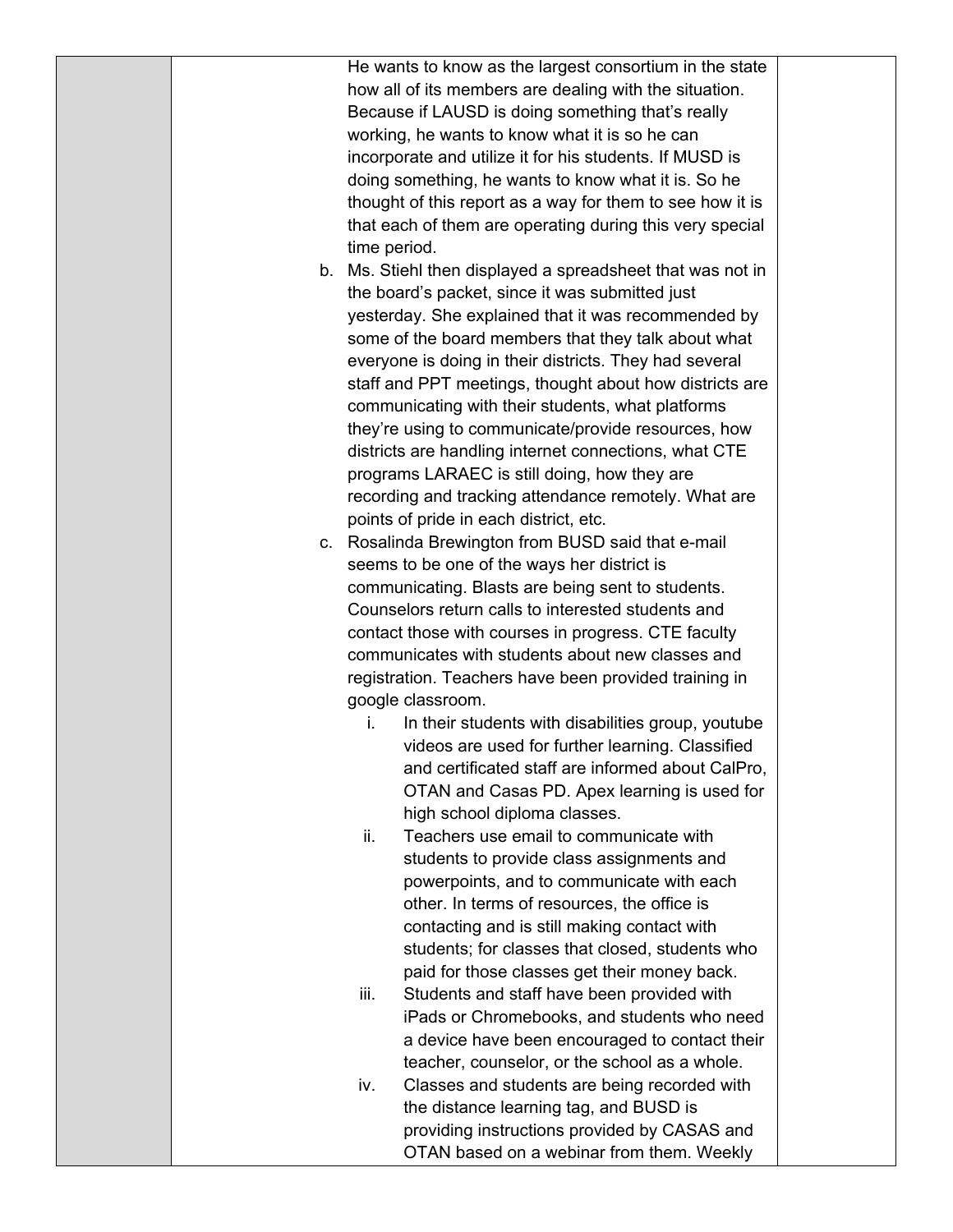Zoom meetings are held with the department staff and the leadership team. Text messages are used selectively with office staff and leadership staff. CNA has been canceled, and all other CTE classes have been run remotely. Teachers have developed a deep enthusiasm for remote learning, and have been very creative when it comes to instruction.

- d. Ruth Morris, speaking for CCUSD, explained that in terms of engagement and retention, they are using their website, social media, and email to groups of students, and they have various google form surveys they've sent to students. They are also working on having their registration form as a google form, and they are trying out something for new and returning students on the website, hoping to link to ASAP.
	- i. She added that teachers have been taking quite well to Google Meets and Zoom. For their software, they have APEX for the high school diploma side, and some use of it in ABE as well. For ABE they have been using NewsELA and MyELT as well. The teachers have developed synchronous and asynchronous assignments.
	- ii. Counselors, teachers and office staff have been reaching out to students. Regarding CCUSD's resource management and devices, on the day they were all together physically last, they checked out Chromebooks to teachers to work from home and provided information through their district about free internet access in the area.
	- iii. They created a shared spreadsheet through Google to manage the collection of data, rosters, and what students are doing synchronistically and asynchronistically. Some of which they have done before, but teachers have really stepped up to use it more often. The office staff sort of made themselves liaisons to all of the different departments, which has worked out very nicely. They don't have CTE right now, so they don't have anything yet on that front to worry about. Points of pride for CCUSD are the creativity that the staff has come up with, and their efforts to reach out to students who have dropped out: people may have extra time on their hands to come back to them. In areas wanting support, it is just a question about what will happen; for example, some of the HiSET students are continuing to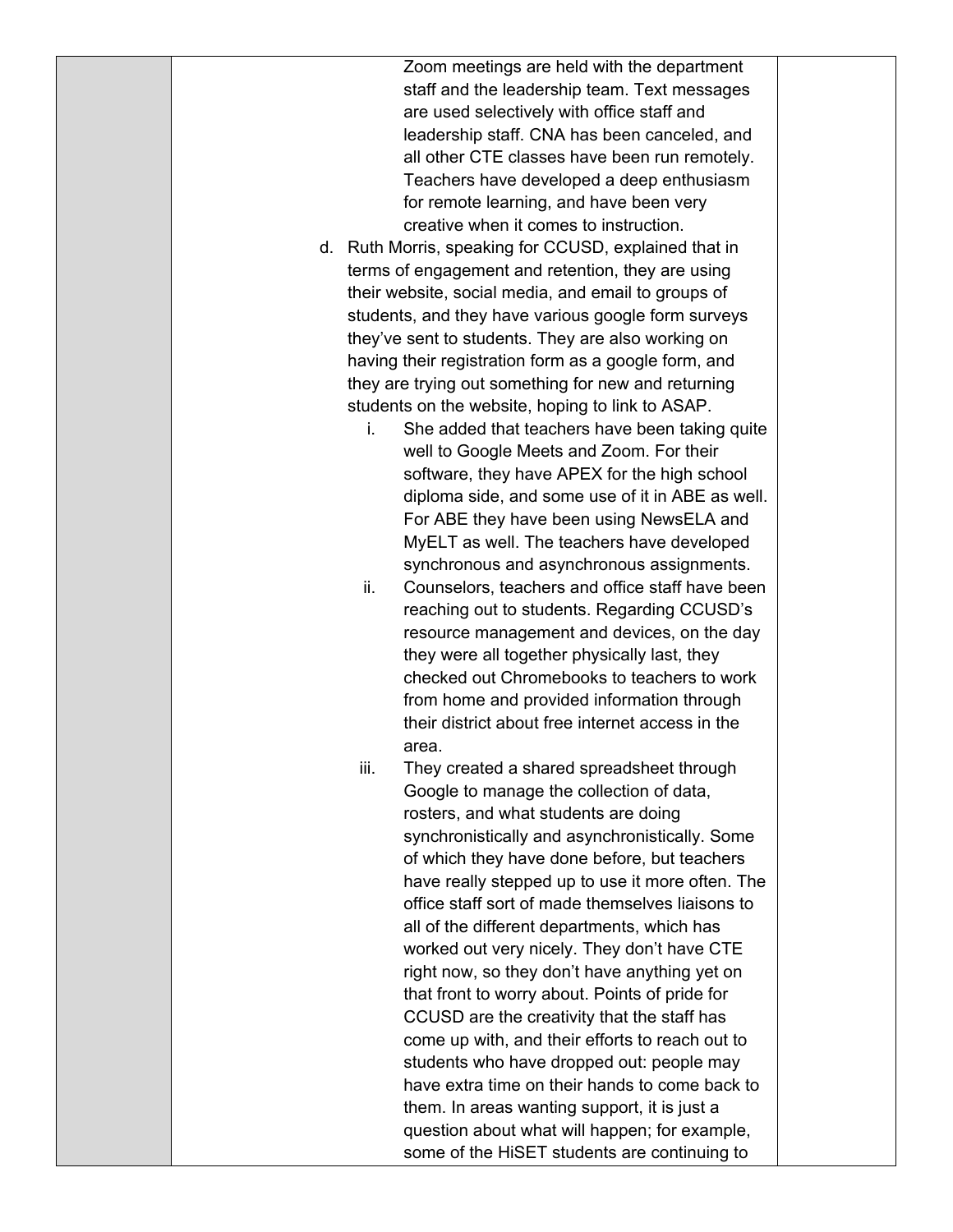| study for an exam that they're not sure is going |  |
|--------------------------------------------------|--|
| to happen.                                       |  |

- e. Dr. Adrienne Ann Mullen, speaking for LACCD, would echo the same things that have been shared so far. She and Mr. Frank wanted to share LACCD's approach to enrollment.
	- i. They completed the transitions worksheet and did some touchpoint calls with AE deans and CE deans. For points of pride, they put together the non-credit adult education calling center, to call every student registered for Spring 2020. Most of the classes were never intended to be made online. They have repurposed employees whose jobs were face to face to be their ambassadors to bring students back in.
	- ii. Other points of pride include the distribution of Chromebooks to students, and moving about 40 short-term voc ed classes/programs online. The classes they are having challenges with are their health-based classes. The theory portion they can put on line, the face-to-face requirement they can't.
	- iii. In terms of areas to improve support, their online application is cumbersome. They moved to create a 1-page paper application to make it simpler, but they can't make paper-to-paper applications. So they are moving non-credit application online for a fall release.
	- iv. They are also reviewing face-to-face porcesses online; how do people check out textbooks, etc. Many colleges are using CraniumCafe for counseling support, and they hope to include that into credit and non credit. They are looking at what partnerships with workforce development opportunities look like. What this national emergency has shown LACCD is that they have to prepare students for the gig economy. And they are reviewing what programs they can move on or off-line if necessary.
- f. Dr. Mullen then introduced a slide with tables showing student enrollment between Spring 2019 and Spring 2020. She stressed that this date is preliminary, and that this is enrollment; it does not mean they are engaged. They wanted to see the difference between enrollment from this year and last year.
	- i. She expained that the 2nd table is active student headcount, and it's not duplicated. Again, this means the students are there,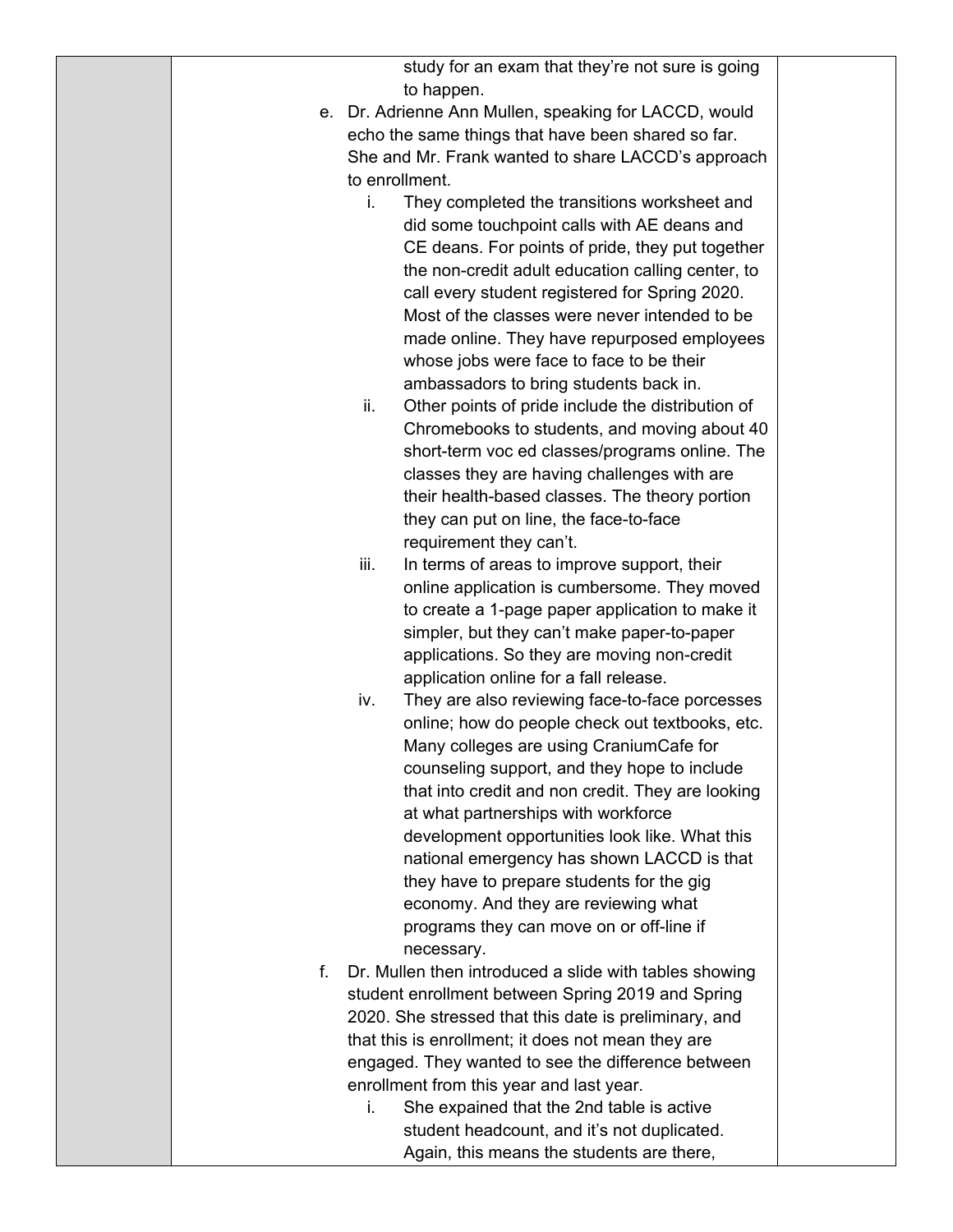doesn't mean they're engaged. They are taking enrollment online and through their SIS system, and they are using google meets and Zoom across the colleges.

- ii. She explained that the first table is total enrollment, duplicated, and table two is unduplicated headcount.
- g. On the next slide, she introduced a survey to everyone enrolled in a Spring 2020 class. The study is in real time, so the numbers will change depending on how many people submit in the future. 76% have access to a computer, 82% have access to the interenet. 68% have access to their classwork on a computer. Approximately 12% say they are not prepared for online classes and an additional 20% are not sure how they feel.
	- i. She added that the majority of the students say they've had regular contacts with their instructor. About half of their students have lost their jobs or had their hours reduced, and about 20% suffer from food insecurity. How LACCD is using this information is they are determining what courses they need to provide to their students to make them competitive in this market. With all the furloughs being issued, they need to think of how they are training them to be socially viable when restrictions lift.
	- ii. The next slide talks about challenges that students have been experiencing. The majority have more than average stress or tremendous stress.
- h. Mr. Stark gave kudos to LACCD and thanked Dr. Mullen for a comprehensive report, and for getting those devices out so rapidly to students and transferring a large part of their CTE.
- i. Men Le, speaking for LAUSD, explained that she just wanted to have this opportunity to share LAUSD's transition to online learning and how they are providing support to their teachers and students.
	- i. They have a student engagement plan to focus on supporting the teachers; it comprises of using Blackboard Connect, Remind outreach, and Schoology outreach. Our platforms consist of Zoom, Remind, Schoology, Survey Monkey, and email. For ASC, they use Apex, Edmundton, and digitized traditional contracts. Teachers are also using Zoom to contact their students.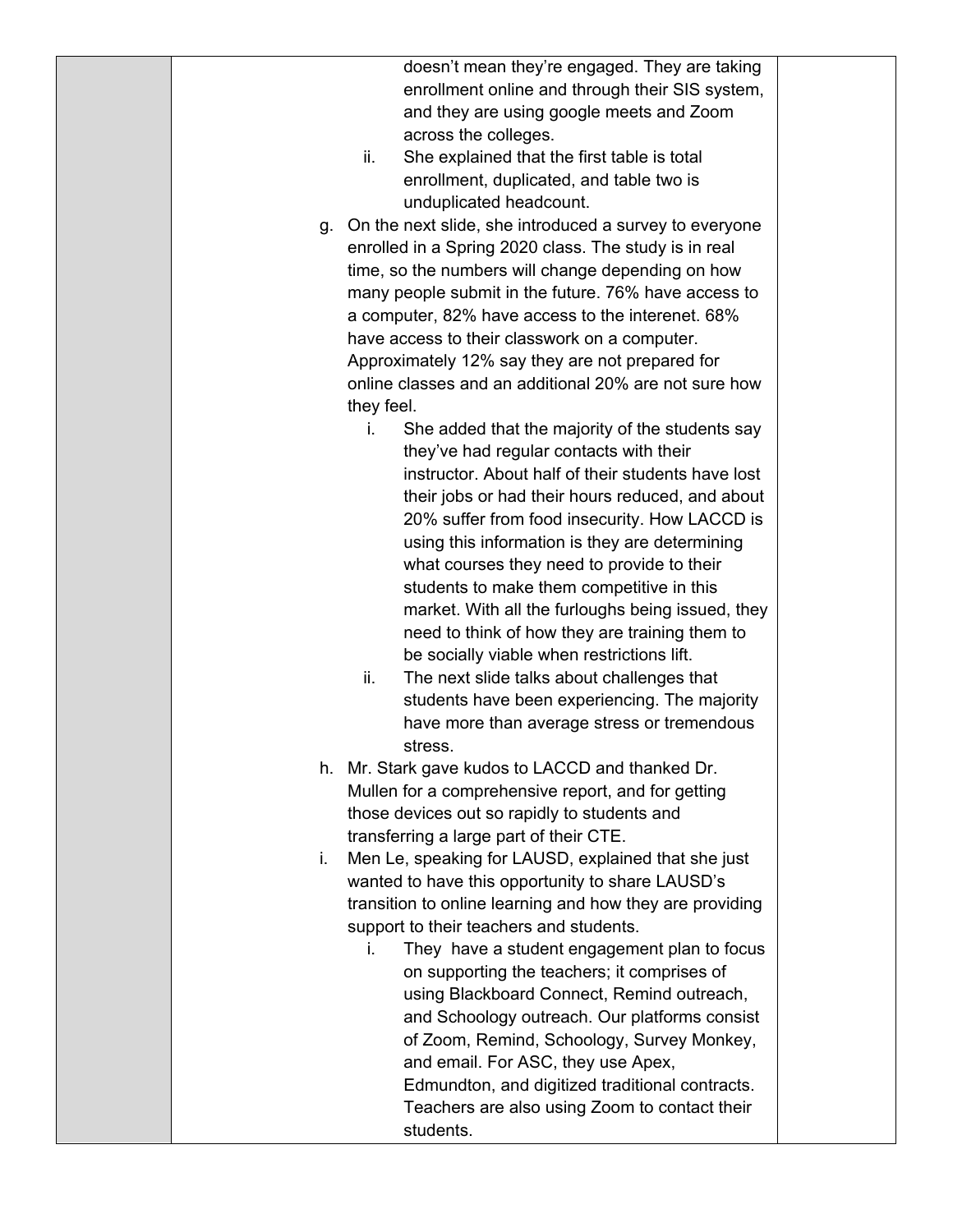| ii.  | For student resources, they have expanded                                                      |  |
|------|------------------------------------------------------------------------------------------------|--|
|      | them at keeplearning.dace. Devices have been                                                   |  |
|      | distributed for all their teachers and they are                                                |  |
|      |                                                                                                |  |
|      | working on distributing devices to students.                                                   |  |
|      | Guideline was sent to the schools on taking                                                    |  |
|      | attendance on our new system on DACES. With                                                    |  |
|      | regards to faculty and staff communication, their                                              |  |
|      | office hours by school support teams are                                                       |  |
|      | provided via Zoom.                                                                             |  |
| iii. | For points of pride, they are very proud of our                                                |  |
|      | staff, very similar to other member districts;                                                 |  |
|      | there has been so much creativity and effort.                                                  |  |
|      | They have also digitized 100% of their ASE<br>curriculum, and are continuing their spring plus |  |
|      |                                                                                                |  |
| iv.  | offerings and their career program.<br>Their teacher attendance in Professional                |  |
|      | Development has reached almost 2000 PD's.                                                      |  |
|      | This is very exciting what's happening in their                                                |  |
|      | school, and they are just very proud and happy                                                 |  |
|      | that this is going on. With regards to areas of                                                |  |
|      | wanting support, it's just working on online                                                   |  |
|      | registration, summer school planning, and                                                      |  |
|      | rethinking end of the year PD opportunities.                                                   |  |
| j.   | Phil Tenorio introduced himself representing MUSD,                                             |  |
|      | and explained that they are trying to do similar                                               |  |
|      | activities.                                                                                    |  |
| i.   | He wanted to touch on Dr. Mullen's point about                                                 |  |
|      | stress. In terms of communication, MUSD felt                                                   |  |
|      | that was the most important thing, for every                                                   |  |
|      | instructor to make personal contact with their                                                 |  |
|      | students. Their teachers are great at creating                                                 |  |
|      | learning communities, so they're a real source                                                 |  |
|      | of support for their students, who are in turn                                                 |  |
|      | sources of support for each other. He said they                                                |  |
|      | were probably about 90% successful in that                                                     |  |
|      | endeavor, and their classified staff has been                                                  |  |
|      | raring to go and continue that effort daily. So                                                |  |
|      | that's part of their points of pride as well.                                                  |  |
| ii.  | Regarding technology, a lot of the instructors                                                 |  |
|      | had their existing platforms, so they didn't want                                              |  |
|      | to impose a particular communication method.                                                   |  |
|      | The majority of teachers are using Google                                                      |  |
|      | Classrooms, but some are using zoom, Snagit,                                                   |  |
|      | WebX, etc. In terms of distance learning, and to                                               |  |
|      | kind of echo what Mr. Urioste said, a big shout                                                |  |
|      | out to OTAN and CASAS, and especially                                                          |  |
|      | Burlington English.                                                                            |  |
| iii. | They have converted a lot of our classes to                                                    |  |
|      | Burlington English Core, and they've been very                                                 |  |
|      |                                                                                                |  |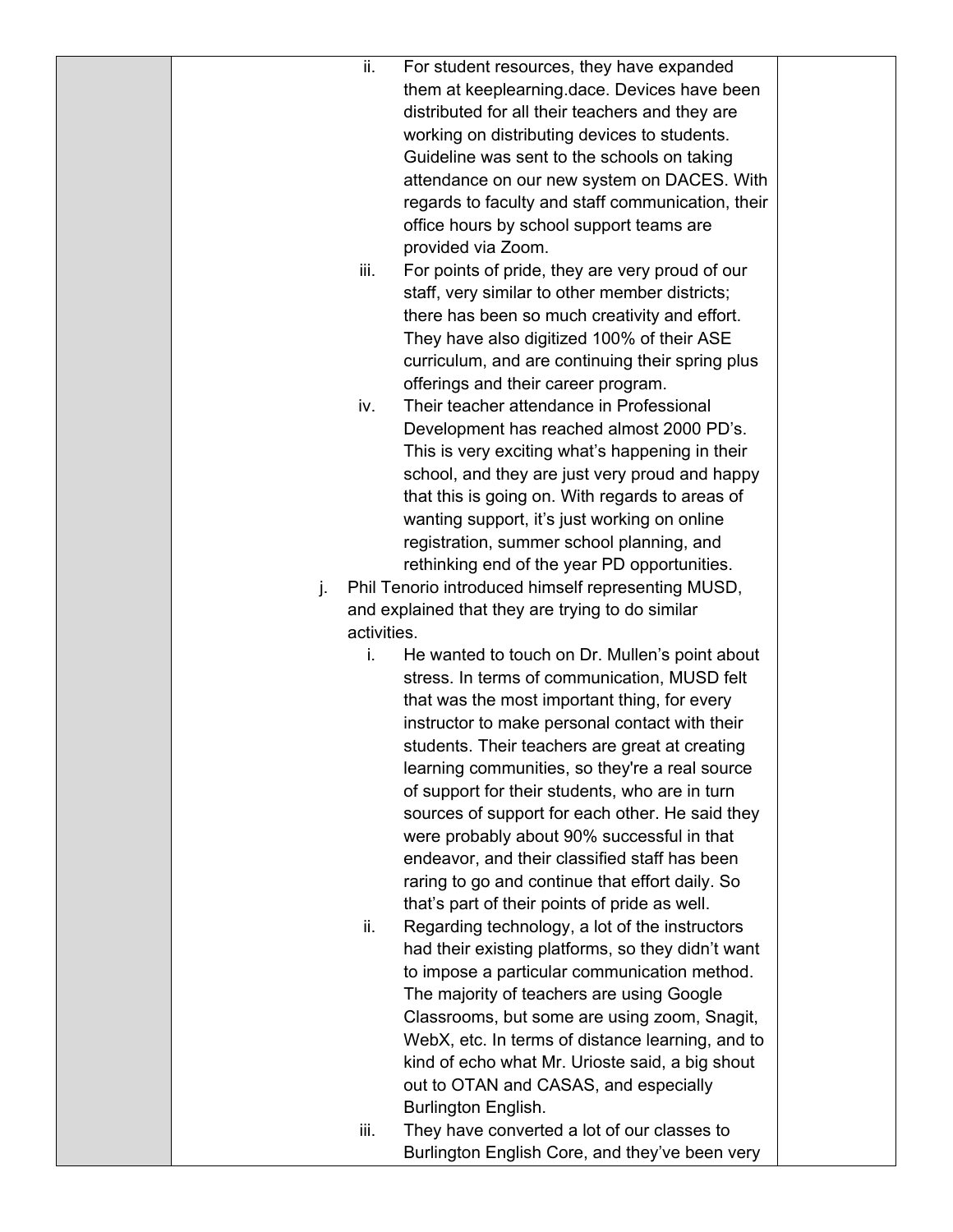|                   | helpful and supportive in helping MUSD                                 |              |
|-------------------|------------------------------------------------------------------------|--------------|
|                   | teachers do that conversion. Some of their CTE                         |              |
|                   | classes they have converted to Burlington                              |              |
|                   | English, Career Explorations, etc. They use                            |              |
|                   | Gradpoint for our high school program, and they                        |              |
|                   | have had teachers move seamlessly between                              |              |
|                   | Gradpoint and their high school lab settings.                          |              |
|                   | In terms of teacher and student resources, they<br>iv.                 |              |
|                   | have tried to make their website Montebello Ed                         |              |
|                   | more robust, including a teacher portal and a                          |              |
|                   | student portal. Online registration went live this                     |              |
|                   | morning. A lot of their high school program                            |              |
|                   | students are completing their courses, so they                         |              |
|                   | are looking to capture more students as well.                          |              |
|                   | In terms of devices, again that has been a<br>v.                       |              |
|                   | struggle. They had a very limited amount of time                       |              |
|                   | to check out Chromebooks for students and                              |              |
|                   | instructors that needed them. They are looking                         |              |
|                   | at getting more chromebooks out and trying to                          |              |
|                   | fill as many needs as they can.                                        |              |
|                   | They are still using ASAP for attendance, and<br>vi.                   |              |
|                   | are working with CASAS to convert their                                |              |
|                   | courses to distance learning format. As with                           |              |
|                   | everyone, MUSD has a wide variety of                                   |              |
|                   | technological competence in its instructors. The                       |              |
|                   | instructors that are highly technologically                            |              |
|                   | competent are volunteering their own time to                           |              |
|                   | assist colleagues. Communication Methods                               |              |
|                   | meets weekly with classified staff, high school                        |              |
|                   | and counseling staff, CTE instructors, and ESL                         |              |
|                   | instructors. What's awesome to see is the staff                        |              |
|                   | is now organizing meetings on their own.                               |              |
|                   | Regarding points of pride, when they think of<br>vii.                  |              |
|                   | distance and online learning, they think about                         |              |
|                   | technology, computers, mobile devices, etc.                            |              |
|                   | They try to acknowledge as much as they can                            |              |
|                   | the human capital they have; their students, and                       |              |
|                   | their connection with the staff. That's really the                     |              |
|                   | point of pride that MUSD has. They have staff                          |              |
|                   | that range in age from very young to well past                         |              |
|                   | normal retirement age and all of them have                             |              |
|                   | been participating in their google hangouts                            |              |
|                   | meetings.                                                              |              |
|                   |                                                                        |              |
| 10                | 10.1 Eide Bailly, LLP LARAEC Enrollment Count and Procedures Audit     | Mr. Asturias |
| New and/or        | <b>Final Report and Recommendations</b>                                |              |
| <b>Unfinished</b> |                                                                        |              |
|                   | a. Mr. Asturias explained that this report was included as part of the |              |
| <b>Business</b>   | board packet, and it is the same report they provided back in January, |              |
|                   |                                                                        |              |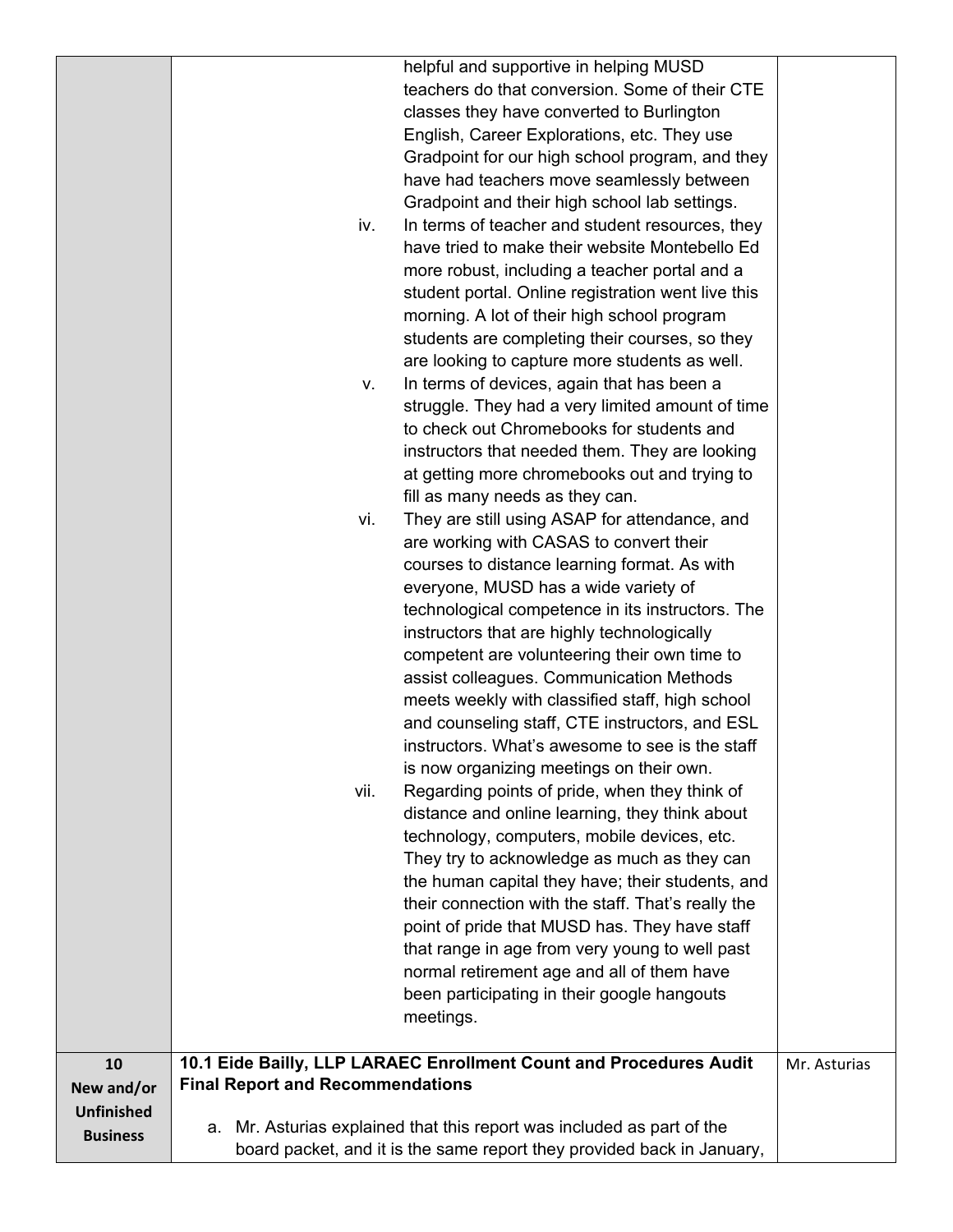they are just introducing it here for the board's reference. Because of the current pandemic's disruptions of the organizations LARAEC works with, they are only providing a quick update. During the January meeting, the board requested CASAS to provide clarification for discrepancies between CASAS reports and individual district attendance. Mr. Asturias would like to recommend reaching out for CASAS reps to report at the next scheduled board meeting. With ample notice, they should be ready to prepare because the LARAEC staff had already reached out to them and they were willing to come and present their viewpoint. He would also like to add this item as a discussion item for the next board meeting.

## **10.2 Vasquez and Company, LLP Development of Oversight Policies and Procedures Progress Report**

a. Mr. Asturias updated the board, saying they experienced some disruption in terms of deliverables that were promised by Vasquez and Company, although they did provide us with a preliminary policies and procedures draft to the LARAEC office. LARAEC provided comment on the following items: there were some elements of the engagement letter that weren't included. For example, LARAEC requested specific recommendations for inclusion in their internal controls. Also findings from relevant audits, etc. The policies and procedures presented were a bit too general and did not include step by step instructions or consortium enrollment guidelines from the Eide Bailly report that they were provided with. Finally, the procedures did not include reconciliation procedures between member districts and CASAS systems. Vasquez has been working to include these and produce a first draft of policy and procedures to provide to districts for comment. They have given LARAEC a target date of May 18th to provide LARAEC with that information.

## **10.3 Proposed LARAEC Future Meeting Dates**

a. Mr. Asturias directed the board to page 37 of board packet and the dates included in there as proposed dates for future meetings. There was a March 20th meeting scheduled, but this was cancelled, and they were planning to get exec board approval on the CFAD at that time. Since the meeting was cancelled, they had to schedule another meeting before May 2nd CFAD deadline. There was an additional meeting scheduled for May 22, and the next meeting proposed is August 14th. They would like the board to let them know when they think is appropriate for the next meeting, and if possible, agree to the proposed list of meeting dates. Mr. Asturias explained that the LARAEC staff worked with the PPT to make sure there weren't a ton of conflicts, and tried to follow the previous directive from the board to meet every other month. The first question is, do they want to meet again after this meeting, and is the board agreeable to the dates set forth on page 37?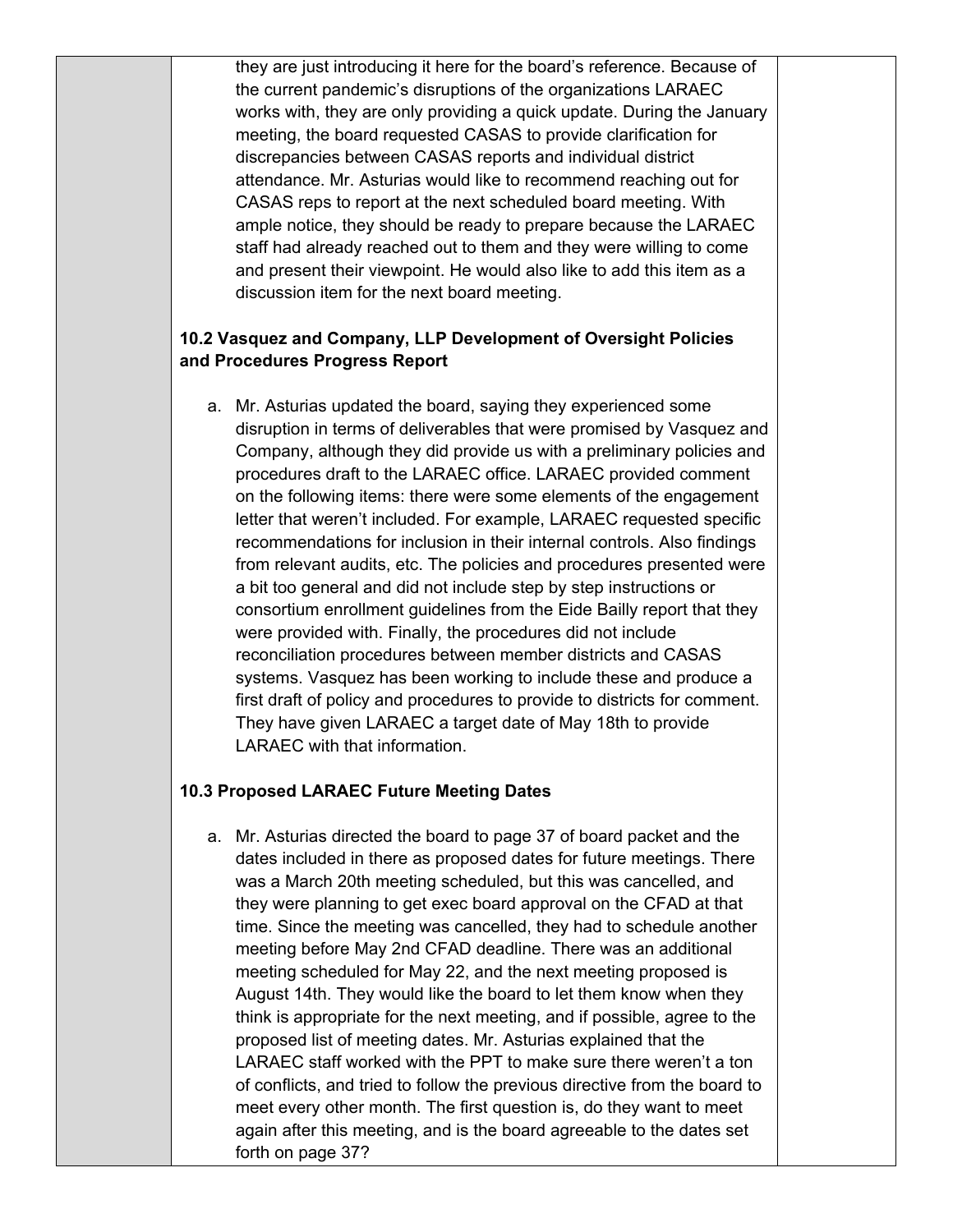|  | Mr. Urioste thought they should meet again in May because by<br>i.          |
|--|-----------------------------------------------------------------------------|
|  | then they may have some signals from the federal and state                  |
|  | government as to where things will be. He wouldn't want to                  |
|  | wait until June, because he thinks then they would be racing. If            |
|  | they meet in May, it gives them time having staff in place and              |
|  | knowing how otheir federal and state governments are going                  |
|  | to proceed. Mr. Stark and Ms. Montes were also in favor.                    |
|  | Mr. Frank said he is in favor of a May or June meeting, and<br>ii.          |
|  | brought up some points for June: he would say the workforce                 |
|  | stimulus 4 is likely to be sometime in the next 3 weeks, and                |
|  | then there's still formulation of how it's going to roll out.               |
|  | There's a request for WIOA 1 and 2 from workforce partners,                 |
|  | as well as Perkins, as well as TAA. There might be some                     |
|  | combined efforts that they can work together on as a system.                |
|  | Also, this distancing is in place in LACCD schools through the              |
|  | end of the school year. Distancing is in place until May 15th,              |
|  | but there may be some value in a little bit more time. It's not             |
|  | like they are going on vacation anywhere to actually have a                 |
|  | little more direction and information. His sense is that a little bit       |
|  | more time is better, but obviously he will go with what people              |
|  | think is the best way forward.                                              |
|  | iii.<br>Ms. Jacquez agreed with Mr. Frank, and thinks combining             |
|  | grants with each other might be working smarter, not harder.                |
|  | So to give them a couple weeks after May 15th might be good;                |
|  | she also preferred meeting on Wednesday mornings.                           |
|  | b. Mr. Urioste said that he was not opposed to meeting in June, but does    |
|  | think they need to meet again in May, and then they can meet in June.       |
|  | At this point in time, he wouldn't feel comfortable limiting their          |
|  | meetings given decisions that might have to be made regarding their         |
|  | operations in the fall.                                                     |
|  | Mr. Stark, Ms. Montes, and Mr. Frank agreed and said they<br>i.             |
|  | would be fine with meeting May and June.                                    |
|  | c. Mr. Asturias summarized that they have a consensus to meet in May        |
|  | and in June. Mr. Urioste suggested meeting May 22nd since it's after        |
|  | when the stay at home orders are going to be lifted on the 15th. Mr.        |
|  | Asturias suggested making the meeting May 20th to continue with the         |
|  | Wednesday Morning dates. The board agreed that the next meeting             |
|  | will be on May 20th from 10:00 AM to 1:00 PM. Mr. Asturias said he          |
|  | will send a mid-June meeting date which will be posted on the website       |
|  | as well.                                                                    |
|  | d. Mr. Asturias said LARAEC would look at June 17th or June 24th for        |
|  | the June meeting, and the board members said they were good with            |
|  | either. Mr. Asturias said he would tentatively schedule if for the 17th; if |
|  | everybody confirms, the meeting will be on that date from 10 AM to 1        |
|  | PM.                                                                         |
|  | e. Mr. Asturias said the second question was with regards to the            |
|  | calendar, based on the info he just received, he asked if the board         |
|  | would like the PPT to review this calendar and propose monthly              |
|  | meetings, and the board agreed. Mr. Asturias said that they will            |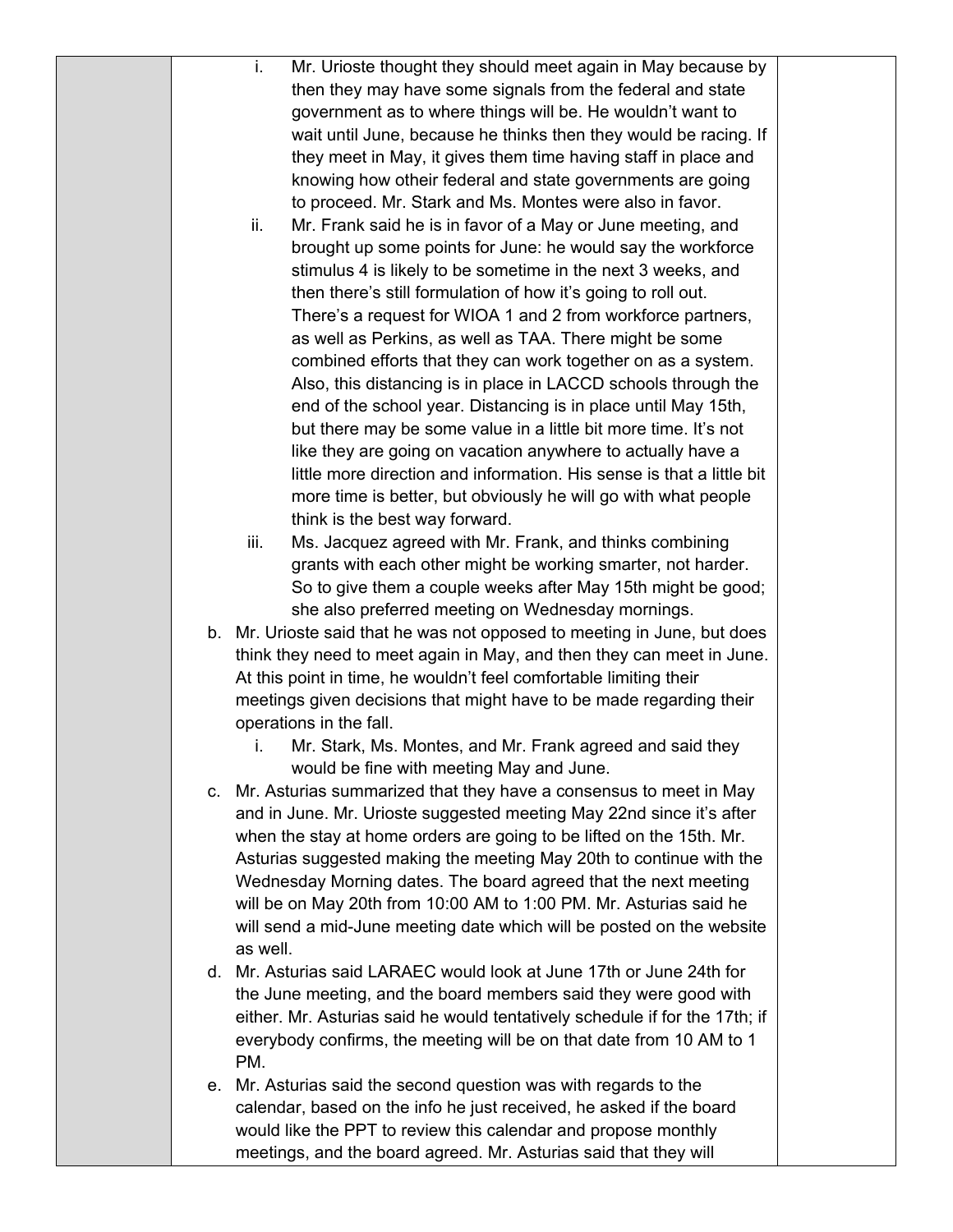update that list to have a monthly meeting and then the board can change it as circumstances change.

#### **10.4 LARAEC Board President Succession**

- a. Ms. Stiehl directed the board to a handout in their packet that recaps decisions made regarding board president succession in the past. Last August, when they elected Mr. Urioste, they elected Mr. Stark as first vice president to take over next year, then Ms. Jacquez to take over 21-22 SY. In the bylaws, it states they will select a new second vice president to follow the chain, and they will need to have that on the agenda for the first meeting of the new year.
- b. Mr. Urioste said that he thinks this actually should occur in June. So that that person is ready for that meeting in August. Ms. Stiehl clarified that they have the president already determined so the vice president can take over too. Mr. Asturias added that the way the bylaws indicate succession is to have 3 positions already decided, so through 2021, they know what president is going to be in effect July 1st. So they need to vote on the 3rd position any time after July to make sure the succession line continues.

## **10.5 Consortia Financial Administration Declaration**

- a. Ms. Ocampo explained that the CFAD is included as an action item today, and showed a slide with important dates or processes that impact our allocations. LARAEC staff know that things are fluid at the moment, but so far this is the info the CAEP office has provided to them. In January the fiscal proposed budget was released. CAEP office has released preliminary allocations for FY21, and now what's on their horizon is CFAD submission, which is due on May 2nd. It's a critical piece because the CFAD is crucial in formulating the interagency agreement between CDE and the chancellor's office. After completion of the May 2nd CFAD, what's scheduled next is the release of the May revised budget in mid-May. Depending on adjustments to budget, that may affect their allocations. The release of CAEP funds starts in August
- b. On the next slide, the preliminary allocations for FY21 included a 2.29 COLA. According to the state, all members are eligible to receive COLA based on a member's allocation percentage from the prior year's CFAD. Consortia cannot vote to exclude a member from receiving COLA provided they received funding the prior year.
- c. Last April, the CAEP office sent a correspondence to all consortia directors or leads on anticipated changes from previous allocations. In line with the current situation, the CAEP office cannot make any guarantees regarding FY21 funding. More info will be released Mid-May. The CAEP office gave 3 possible scenarios. 1, that COLA remains the same. This is the scenario LARAEC will be using to work on the CFAD. She summarized the projected allocation with COLA.